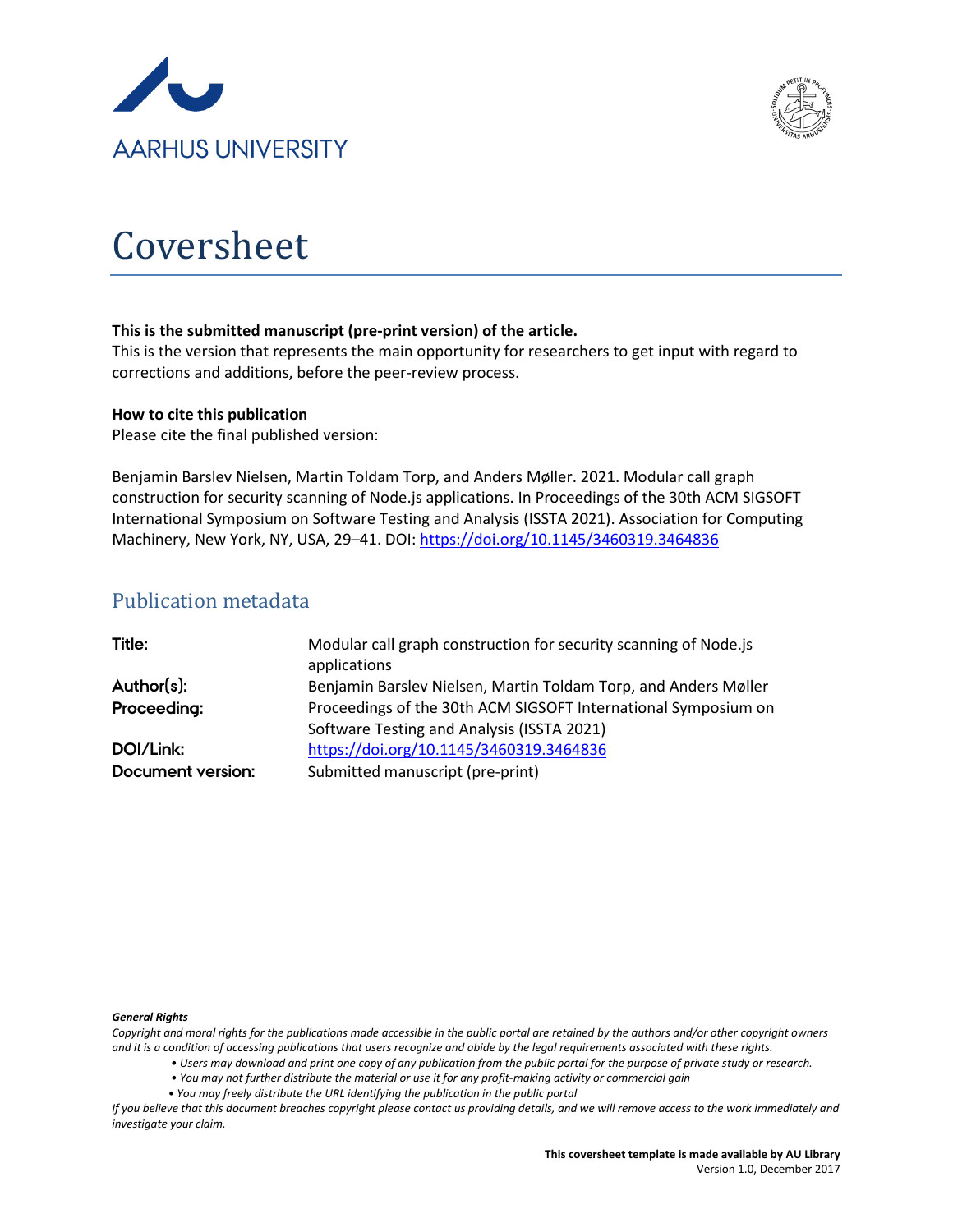<span id="page-1-4"></span>Benjamin Barslev Nielsen Aarhus University Denmark barslev@cs.au.dk

Martin Toldam Torp Aarhus University Denmark torp@cs.au.dk

Anders Møller Aarhus University Denmark amoeller@cs.au.dk

## ABSTRACT

Most of the code in typical Node.js applications comes from thirdparty libraries that consist of a large number of interdependent modules. Because of the dynamic features of JavaScript, it is difficult to obtain detailed information about the module dependencies, which is vital for reasoning about the potential consequences of security vulnerabilities in libraries, and for many other software development tasks. The underlying challenge is how to construct precise call graphs that capture the connectivity between functions in the modules.

In this work we present a novel approach to call graph construction for Node.js applications that is modular, taking into account the modular structure of Node.js applications, and sufficiently accurate and efficient to be practically useful. We demonstrate experimentally that the constructed call graphs are useful for security scanning, reducing the number of false positives by 81% compared to npm audit and with zero false negatives. Compared to js-callgraph, the call graph construction is significantly more accurate and efficient. The experiments also show that the analysis time is reduced substantially when reusing modular call graphs.

## **KEYWORDS**

static analysis, JavaScript, modularity

#### <span id="page-1-5"></span>1 INTRODUCTION

The npm package repository is the largest software repository in the world with more than one million JavaScript packages. These packages tend to depend heavily on each other: on average each package depends on more than 50 other packages when considering both direct and transitive dependencies [\[14,](#page-12-0) [36\]](#page-13-0). Packages are comprised of modules, which correspond to JavaScript files that are loaded individually by the module system. A typical Node.js application thus consists of hundreds or thousands of JavaScript files, with more than 90% of the code coming from third-party libraries [\[15\]](#page-12-1).

As security vulnerabilities in libraries are frequently discovered [\[5,](#page-12-2) [29,](#page-12-3) [30,](#page-12-4) [34](#page-12-5)[–36\]](#page-13-0), to ensure maximal security of the applications it is important for the application developers to know the structure of dependencies within the applications. One of OWASP's top 10 categories of web application security risks is "Using Components with Known Vulnerabilities".[1](#page-1-0) A study has shown that up to 40% of all npm packages depend on code with at least one publicly known vulnerability [\[36\]](#page-13-0). Another study has found that 12% of the available packages have a release that directly relies on a version of a package that contains a vulnerability listed in Snyk's

security reports [\[5\]](#page-12-2), and if taking transitive dependencies and more security reports into account the percentage is likely much higher. (A related study [\[17\]](#page-12-6) shows similar numbers for JavaScript on web pages, but we here focus on the Node.js ecosystem.) This situation has motivated the development of security scanners, which are tools that warn developers if their programs either directly or transitively depend on a library with a known security vulnerability. Existing security scanners, such as *Dependabot*<sup>[2](#page-1-1)</sup> npm audit.<sup>[3](#page-1-2)</sup> and Snyk.<sup>[4](#page-1-3)</sup> only consider the package dependency structure that is specified in the package. json files, without looking at the program code. This means that they cannot tell whether the client actually uses the vulnerable part of the library, and consequently client developers are often overwhelmed with false-positive warnings. In a study of npm projects where such security scanners reported high-priority security warnings, 73% of the projects did not actually use the vulnerable parts of the libraries [\[34\]](#page-12-5). That study also concludes that mapping the usage of library code in client projects is difficult and that better automatic approaches are needed.

In this paper, we present an analysis that constructs call graphs for Node.js applications. A call graph has a node for each function in the application and an edge from a node  $F$  to a node  $G$  if  $F$  may call  $G$  [\[28\]](#page-12-7). It is well known that call graphs have many applications for a variety of development tools [\[6\]](#page-12-8). We demonstrate that it is possible to considerably improve the precision and usefulness of security scanning by using call graphs. For this purpose, the call graph analyzer ideally needs to be sound, precise, and efficient when applied to real-world applications. We do not require theoretical soundness guarantees, but if the constructed call graph misses many call edges that are possible in concrete executions then security issues may be overlooked. High precision is important, because if the call graph has too many edges then the technique is no better than the existing security scanners that only look at the package dependency structure. Efficiency is necessary such that the tool can be integrated into existing development processes.

Besides security scanning, other possible applications of the call graphs include change impact analysis [\[1,](#page-12-9) [8\]](#page-12-10), which may be useful for finding out how breaking changes in library updates affect client code [\[4,](#page-12-11) [24\]](#page-12-12). Furthermore, precise knowledge of functionlevel dependencies across packages can also be useful for library developers to learn how the library features are being used, and in IDEs for code navigation, completion, and refactoring tools [\[6,](#page-12-8) [20\]](#page-12-13).

Multiple approaches for constructing call graphs for JavaScript programs already exist (see Section [8\)](#page-11-0), but none of them take advantage of the module structure of Node.js applications. The salient

<span id="page-1-0"></span><sup>1</sup>[https://owasp.org/www-project-top-ten/OWASP\\_Top\\_Ten\\_2017/Top\\_10-2017\\_A9-](https://owasp.org/www-project-top-ten/OWASP_Top_Ten_2017/Top_10-2017_A9-Using_Components_with_Known_Vulnerabilities) [Using\\_Components\\_with\\_Known\\_Vulnerabilities](https://owasp.org/www-project-top-ten/OWASP_Top_Ten_2017/Top_10-2017_A9-Using_Components_with_Known_Vulnerabilities)

<span id="page-1-1"></span><sup>2</sup><https://dependabot.com/>

<span id="page-1-2"></span><sup>3</sup><https://docs.npmjs.com/cli/audit>

<span id="page-1-3"></span><sup>4</sup><https://snyk.io/>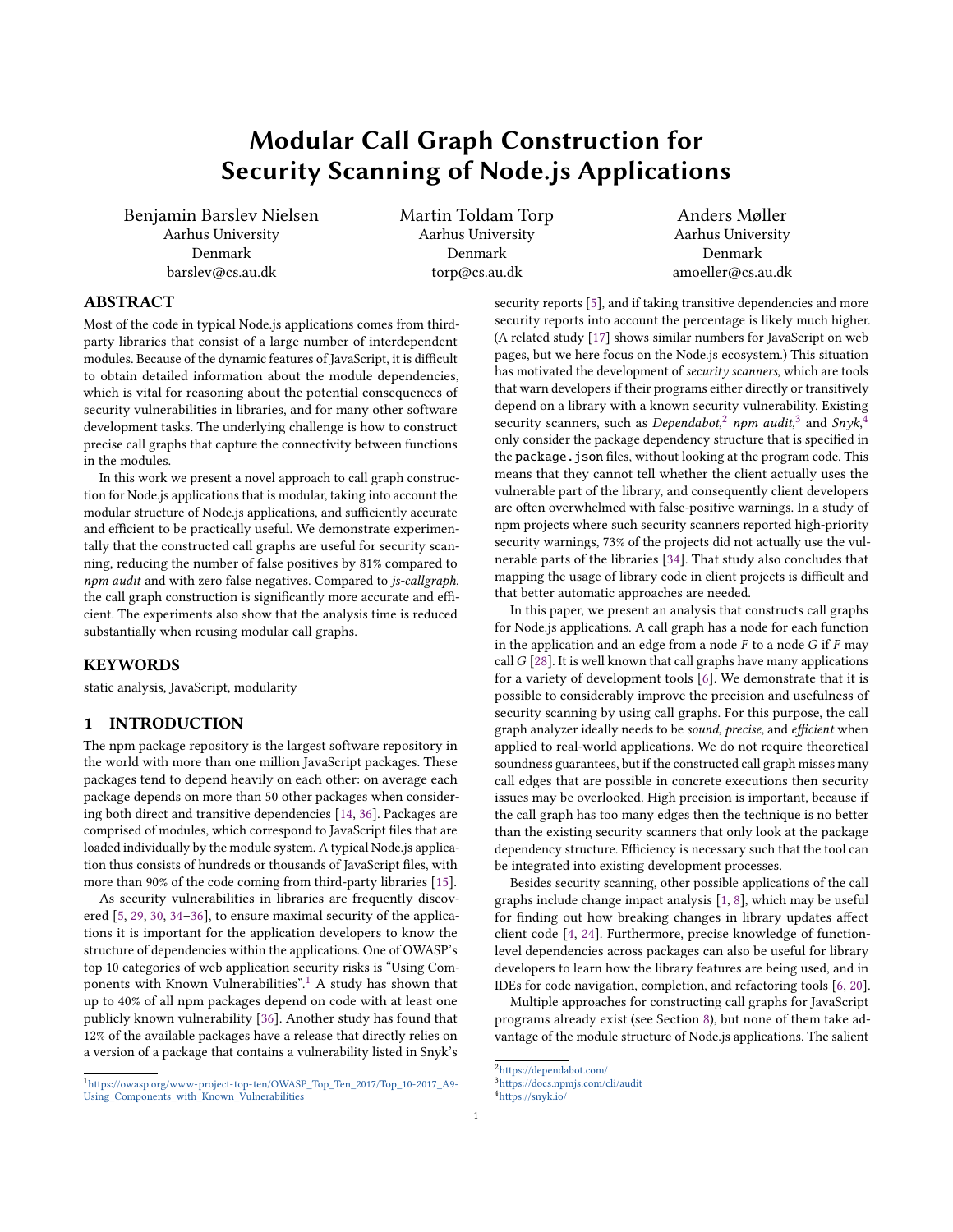feature of the call graph analysis we present is its modularity. The analysis has two stages: First, each module is analyzed separately, resulting in a module summary. Second, the module summaries are composed for producing call graphs for collections of modules. This modular approach is an ideal match with the massive reuse of packages in the Node.js ecosystem. As a variant of the example above, assume both packages  $A_1$  and  $A_2$  depend on  $B$ , which in

turn depends on  $C$ . Call graphs can then be built bottom-up in the package dependency graph. After creating module summaries for B and C, we can build a call graph  $G_{BC}$  for the collection  $\{B, C\}$ . Then later we can build call graphs for both  $\{A_1, B, C\}$  and  $\{A_2, B, C\}$  by reusing  $G_{BC}$  and only adding information from the module summaries for  $A_1$  and  $A_2$ , respectively, thereby avoiding redundant work.

In summary, the main contributions of this paper are:

- We propose an analysis, JAM, $<sup>5</sup>$  $<sup>5</sup>$  $<sup>5</sup>$  that constructs call graphs for</sup> JavaScript programs modularly, by first creating module summaries (Section [4\)](#page-3-0) and then composing the summaries and building call graphs for collections of modules (Section [5\)](#page-4-0).
- We present a proof-of-concept tool that leverages call graph construction for security scanning (Section [6\)](#page-8-0).
- We demonstrate experimentally (Section [7\)](#page-8-1) that on 12 Node.js applications, the call-graph-based security scanner finds the same 8 vulnerabilities as npm audit while reducing the number of false positives by 81% (from 26 to 5), and that the analysis time is reduced substantially when reusing modular call graphs. Moreover, compared to the state-of-the-art call graph contruction tool *is-callgraph*.<sup>[6](#page-2-1)</sup> which is a further development of the tool by Feldthaus et al. [\[6\]](#page-12-8), Jam achieves substantially better precision, accuracy, and analysis time.

## <span id="page-2-10"></span>2 MOTIVATING EXAMPLE

Consider the npm application writex<sup>[7](#page-2-2)</sup> for converting markdown files into latex. For version 1.0.4 of writex (the most recent version as of August 2020), the npm audit security scanner reports that writex may be affected by up to 10 known vulnerabilities. They originate from 5 different security advisories, but npm audit reports an alarm for every occurrence of a vulnerable dependency, and some appear through several dependency chains. For example, a prototype pollution vulnerability affecting *lodash* prior to version 4.17.19 is reported twice, because a vulnerable version of lodash is required through both writex  $\rightarrow$  lodash-template-stream  $\rightarrow$  lodash and writex  $\rightarrow$  gaze  $\rightarrow$  globule  $\rightarrow$  lodash.

By manually examining the source code of writex, we find that only 1 of the 5 different advisories is a true positive: a regular expression vulnerability affecting the minimatch(path, pattern) function of the minimatch library for matching strings against glob pat-terns.<sup>[9](#page-2-4)</sup> We classify an alarm as a true positive if the vulnerable library function is used by the application, disregarding whether an actual exploit is feasible. For the remaining 4 vulnerabilities (spanning 8 different alarms), the vulnerable function is not reachable

from the writex application, and those alarms can therefore safely be ignored.

Using Jam to run a call-graph-based security scan of writex, only the true positive minimatch vulnerability is reported. Furthermore, the Jam call graph shows through which chain of function calls the vulnerable function is reachable, making it easier to determine whether the vulnerability is exploitable compared to the alarms reported by npm audit. For the true positive alarm in the writex client, the following fragment of a stack trace shows how the vulnerable function on line 114 of minimatch. js may be reached via the globule package.

writex/node\_modules/minimatch/minimatch.js:114:0 writex/node\_modules/minimatch/minimatch.js:74:9 writex/node\_modules/globule/lib/globule.js:35:30 ...

Two other functions in the *minimatch* API, filter and match, use the vulnerable minimatch function internally. This means that a client using those functions may also be vulnerable, however, this fact is unclear from the advisory description, so the client developer might be inclined to regard the alarm from npm audit as a false positive. A user of Jam is unlikely to make a similar mistake, because the call graph generated by Jam records the internal calls to minimatch.

The writex application transitively depends on 53 different packages consisting of a total of 187 JavaScript files (modules). The call graph generated by Jam shows that only 90 of the modules (spanning 42 packages) are reachable from the writex application. These numbers illustrate why the npm audit security scanner produces so much noise; if half of the files are dead code, it is unsurprising that most of the security scanner alarms are false positives.

Jam builds the call graph for writex and all its dependencies in 2.6 seconds, and it infers a unique caller to the vulnerable function in minimatch.js. In comparison, the existing tool js-callgraph takes 24 minutes to analyze that application, and the resulting call graph contains 1 379 call sites to the vulnerable function, so it cannot be used for providing a stack trace as the one shown above.

Furthermore, the modular analysis approach of Jam makes it possible to reuse the module summaries. For example, if we have already produced modular call graphs for writex's direct dependencies (which are all used also by many other applications), then the analysis time for writex is reduced from 2.6s to 0.2s.

## 3 KEY CHALLENGES

To understand some of the challenges with computing call graphs for JavaScript applications, we describe two examples.

<span id="page-2-9"></span>Example 1 Consider the code below consisting of the two modules lib1.js and client1.js:

```
lib1.js:
 1 module.exports.filter = (iteratee) => {
      return (arr) \Rightarrow {
        const res = [];
        for (var x of arr) {
          if (iteratee(x))
            res.push(x);
  7 }
 8 return res;
 9 };
 10 }
```
<span id="page-2-0"></span><sup>&</sup>lt;sup>5</sup> IavaScript module analyzer

<span id="page-2-3"></span>

<span id="page-2-4"></span>

<span id="page-2-1"></span> $\stackrel{\text{\scriptsize 6}}{5}\text{\scriptsize 6}$ https://github.com/Persper/js-callgraph

<span id="page-2-2"></span><sup>7</sup><https://www.npmjs.com/package/writex>

<sup>8</sup><https://www.npmjs.com/advisories/1523>

<sup>9</sup><https://www.npmjs.com/advisories/118>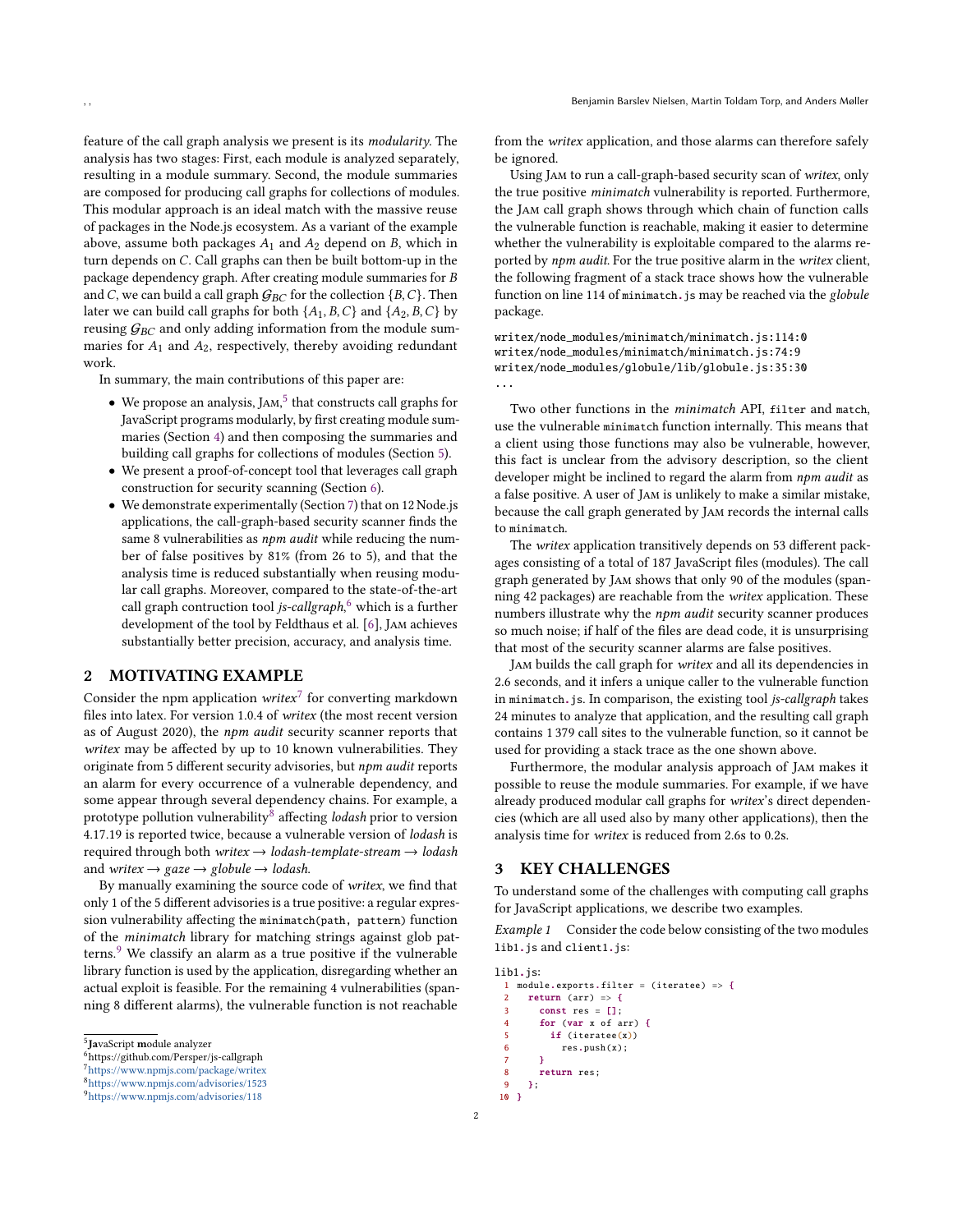```
client1.js:
11 const filter = require('./lib1.js').filter;
12 console.log(filter(x => x % 2 == 0)([1, 2, 3]);
```
The lib1.js module implements a curried filter function that takes a function argument, iteratee, and returns another function. This function then takes an array argument, arr, and iterates over all the elements of the array, passing each element to the iteratee function, and eventually returns an array containing all of the elements for which iteratee returned a truthy value.

To analyze this code, the first challenge we must address is that the code is split into modules. The public interface of a module is constructed dynamically by writing properties to the special object module.exports. For example, the filter method is exported by lib1.js as illustrated on line [1.](#page-2-5) When a module is loaded, an object containing exactly the properties written to module.exports is returned. The module loading happens by calling the require function, as demonstrated on line  $11^{10}$  $11^{10}$  $11^{10}$  It is possible, and also quite common. to use dynamic property writes to create the module.exports object, and it is therefore in general difficult to statically compute the structure of a module.exports object [\[15\]](#page-12-1). As we explain in Sections [4](#page-3-0) and [5,](#page-4-0) we approximate the module structure using a light-weight field-based static analysis that tracks what functions are written to which fields (also called properties in JavaScript) but without distinguishing individual objects. By combining the field-based observations with a heuristic for filtering irrelevant functions, we can statically compute the module structure with high precision.

The js-callgraph tool, which does not take a modular approach, loses precision in this example and confuses the filter function with Array.prototype.filter from JavaScript's standard library.

The second challenge is that a higher-order function is used; the filter function on line [1](#page-2-5) takes a function as argument and also returns a function. The analysis should be able to determine that the call to iteratee on line [5](#page-2-6) is really a call to the arrow function on line [12,](#page-3-3) and that the call to the value returned from filter on line [12](#page-3-3) (blue parentheses) is really a call to the function on lines [2–](#page-2-7)[9.](#page-2-8) Our call graph analysis keeps track of all these functions and where they are being called.

<span id="page-3-9"></span>Example 2 Consider the following application consisting of lib2.js and client2.js:

```
lib2.js:
13 function Arit () { . . . }
14 Arit.prototype.sum = (x, y) => x + y;
15 Arit.prototype.mul = (x, y) => x * y;
 16 ...
17 module.exports.Arit = Arit;
client2.js:
18 const lib = require('./lib2');
19 const arit = new lib.Arit();
20 ... arit.sum(a, b) ...
```
<span id="page-3-5"></span><span id="page-3-4"></span>The lib2.js module exports a constructor, Arit, which is used to construct objects with a set of methods for performing basic arithmetic. The client2.js module imports lib2.js and then constructs an Arit object and stores it in the constant arit on line [19.](#page-3-4) On line [20,](#page-3-5) the sum method is called on arit, resulting in an invocation of the function defined on line [14.](#page-3-6)

For the call graph analysis to resolve the call on line [20,](#page-3-5) a natural approach would be a form of dataflow analysis or pointer analysis that keeps track of what objects each expression may evaluate to. However, such an approach is extremely challenging for JavaScript, and no existing analysis of that kind is capable of scaling to realworld programs [\[16,](#page-12-14) [25,](#page-12-15) [31\]](#page-12-16). As we explain in Section [4,](#page-3-0) the fieldbased approach ensures that our analysis both scales well and remain precise for real-world programs. In particular, since the method call on line [20](#page-3-5) involves a property named sum, it is connected to the write to the property named sum on line [14.](#page-3-6)

While the field-based approach could easily result in spurious call edges added to functions stored in properties with the same name but in unrelated objects, previous work has demonstrated that it works well in practice for client-side JavaScript applications that build on jQuery and related libraries [\[6\]](#page-12-8). The js-callgraph tool extends the tool by Feldthaus et al. [\[6\]](#page-12-8) with support for newer JavaScript features, including ES6/CommonJS/AMD module loading, but the analysis itself is not modular, i.e., it does not take advantage of the module structure of the applications. As we demonstrate in Section [7,](#page-8-1) js-callgraph is not suited for analyzing Node.js applications since they often contain many modules.

## <span id="page-3-0"></span>4 MODULE SUMMARY CONSTRUCTION

The first phase of the analysis constructs a summary for each module, without considering the connections between the modules. Let Loc, Prop, Var, and Exp denote the sets of all possible source code locations,<sup>[11](#page-3-7)</sup> property names, variable names (including parameters), and program expressions, respectively. Given a single JavaScript file f as input,<sup>[12](#page-3-8)</sup> we compute a *module summary*  $\beta_f$  consisting of three separate pieces of information:

- $\beta_f$  calls: Loc  $\hookrightarrow \mathcal{P}(AccessPath)$  is a function call summary, which for each function definition (represented by its source location) describes all the functions that are called within its body, using a special access path mechanism introduced below.
- $\beta_f$  returns: Loc  $\hookrightarrow$  P (AccessPath) is a function return summary, which for each function definition similarly describes its possible return values.
- $\beta_f$ .props: Prop  $\hookrightarrow \mathcal{P}(AccessPath)$  is an object property summary, which for each property name describes the values that may be assigned to object properties of that name.

We use a light-weight static analysis to compute the three components, as explained next.

Access Paths. The static analysis uses an access path mechanism (inspired by Mezzetti et al. [\[22\]](#page-12-17) and Møller et al. [\[23\]](#page-12-18)) to describe values of expressions in the program. The language of access paths is defined by the grammar in Figure [1.](#page-1-4)

- $\leq m$  > denotes the loading of a module *m*, as in, e.g., require('*m*').
- Fun $\langle f, l \rangle$  denotes a function definition in file f at line l.
- Fun $\langle f, l \rangle$ .Param[i] denotes the *i*'th parameter of the function definition in file  $f$  at line  $l$ .

<span id="page-3-2"></span><sup>&</sup>lt;sup>10</sup>This module system is known as CommonJS. The standardized ES6 module system is also supported by Jam but is rarely used in practice.

<span id="page-3-7"></span> $^{11}\rm{Source}$  locations consist of file name, begin line, and begin column, and are therefore always unique for every function definition. However, for brevity we omit the column information and only write ⟨file name, begin line⟩.

<span id="page-3-8"></span> $^{12}\mathrm{We}$  use the terms module and file interchangeably since a module is always stored in a single file in Node.js.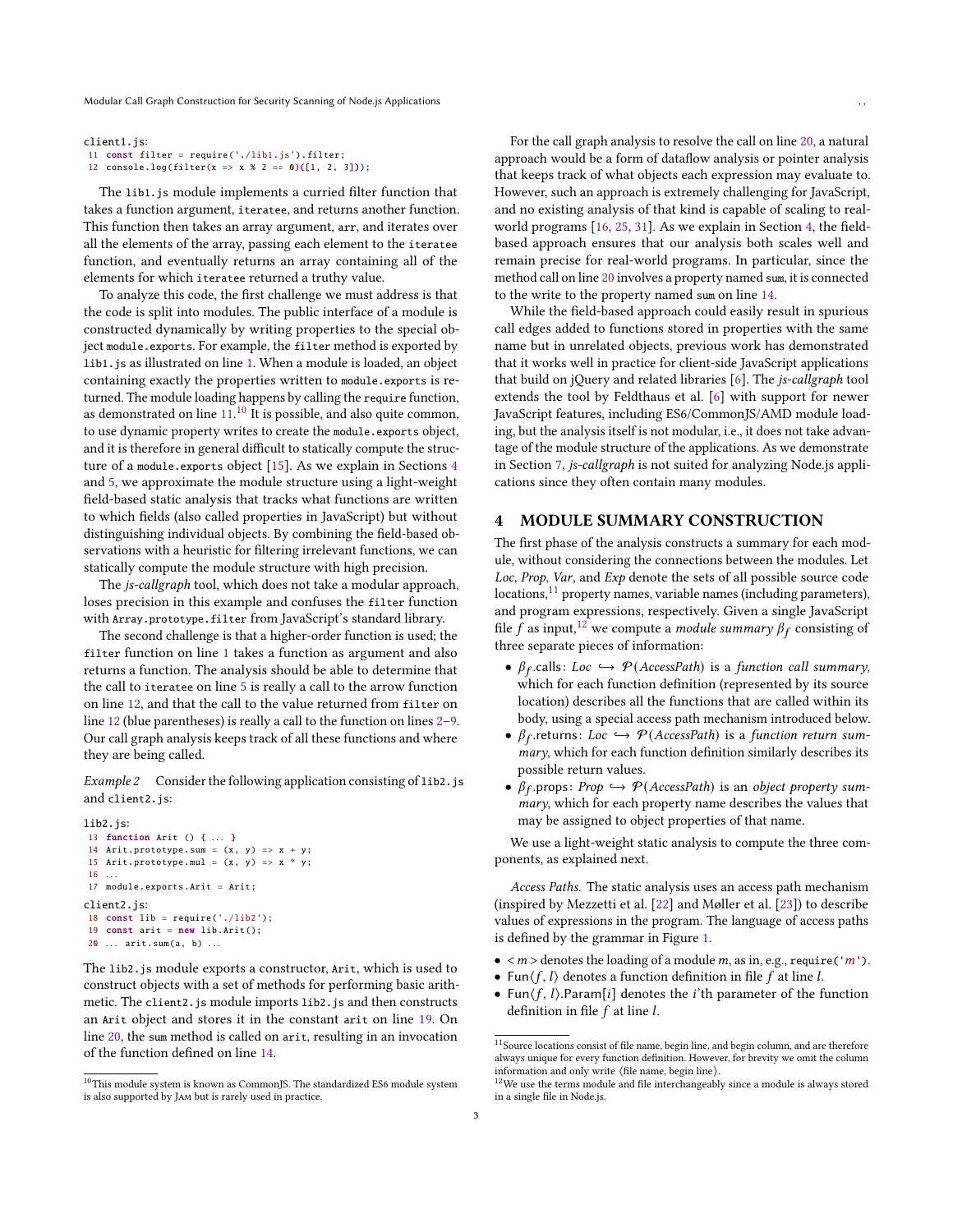<span id="page-4-2"></span>

| AccessPath | ::=                                  | $\langle$ ImportPath > |
|------------|--------------------------------------|------------------------|
|            | Fun $\langle f, l \rangle$ .         |                        |
|            | Fun $\langle f, l \rangle$ .Param[i] |                        |
|            | AccessPath. Prop                     |                        |
|            | AccessPath (P(AccessPath), ...)      |                        |
|            | U                                    |                        |

#### Figure 1: Grammar for access paths.

- $ap.P$  denotes accesses to properties named  $P$  of objects denoted by the access path ap.
- $ap(S_1, \ldots, S_n)$  denotes calls to functions denoted by  $ap$  where the *i*'th argument is denoted by an access path in  $S_i$ .
- U is used for expressions where the static analysis is unable to assign any other access path, as explained later.

As an example, the access path Fun⟨lib1, [1](#page-2-5)⟩.Param[0] describes the iteratee parameter of the filter function on line [1](#page-2-5) in Example [1.](#page-2-9)

Alias Analysis and Access Path Analysis. The module summary construction computes access paths for each expression in the analyzed file using an access path analysis. This analysis uses a simple field-based alias analysis to compute a map

$$
Alias_f: (Var \cup Prop) \rightarrow \mathcal{P}(Exp)
$$

for the file  $f$ , such that if the value of an expression  $E$  is written to a variable or property X, then  $E \in Alias_f(X).^{13}$  $E \in Alias_f(X).^{13}$  $E \in Alias_f(X).^{13}$ 

The alias analysis constructs the map through a single traversal of f's AST. At each assignment  $X = E$  or  $E'.P = E$ , the expression E is added to  $Alias_f(X)$  or  $Alias_f(P)$ , respectively. Transitive dataflow is taken into account later when the alias information is being used.

Based on the alias analysis result, a map is computed that assigns a set of access paths to each expression in  $f$ :

$$
AccPaths_f: Exp \to \mathcal{P}(AccessPath)
$$

The map is computed by  $AccPaths_f(E) = AP_{\emptyset}(E)$  for each expression  $E$  in  $f$ , where  $AP$  is defined in Figure [2.](#page-4-2) The subscript  $V$  in  $AP$ and in the lookup auxiliary function ensures termination for recurrences of expressions. For module loads, such as, require('lodash'), the access path corresponding to the module load string is returned. For a property read  $E.P$ ,  $AP$  computes the access paths both by recursively computing the access paths for the sub-expression  $E$ and appending  $P$ , and by using the *lookup* function to compute the access paths of the expressions that the alias analysis has determined to be aliased by . $P^{\{14\}}$  $P^{\{14\}}$  $P^{\{14\}}$  For a call, AP computes the receiver and argument access paths recursively, and then creates a call access path for each receiver access path. For a read of a variable that is not a parameter, AP uses lookup to recursively compute the access paths for the expressions aliased by the variable. A parameter is treated similarly to a variable read but also adds a parameter access

path. For a function definition expression, AP creates the corresponding Fun access path. For conditional and logical expressions, the access paths are computed as the union of the access paths for the sub-expressions. In any other case (e.g.,  $a +$  operation), the access path U is assigned to the expression.

Notice that this analysis design combines field-based analysis [\[6\]](#page-12-8) and the use of access paths [\[22,](#page-12-17) [23\]](#page-12-18), which enables the analysis to reason about individual modules.

Summary Construction. The function call summary  $\beta_f$  calls is formed by grouping the access paths  $AccPaths_f(E)$  for each expression  $E$  according to the function definition containing  $E$ . (For an expression in a nested function, we here only consider the innermost function.) Every Node.js module is wrapped in a function upon load of the module. We use the special access path  $\text{Fun}\langle f, \text{Main}\rangle$ to refer to the function that wraps the analyzed file  $f$ . Similarly,  $\langle f, \text{Main} \rangle$  denotes the location of that function.

The function return summary  $\beta_f$  returns is similarly computed by grouping the access paths assigned to the expressions of return statements in the function.

<span id="page-4-4"></span>Finally, the object property summary  $\beta_f$  props is constructed as  $\beta_f$ .props $(P) = \bigcup_{E \in Alias_f(P)} AccPaths_f(E)$  for each property P. Example 3 Continuing Example [1,](#page-2-9) we obtain the module summaries  $\beta_{\text{client1}}$  and  $\beta_{\text{lib1}}.$  Since the filter function is called in the outermost scope of the client1.js file, the call of filter is recorded as follows.

 $\beta_{\text{client1}}$ .calls( $\langle$ client1, *Main* $\rangle$ ) =  $\{$ <lib1>.filter(...), ...}

Furthermore, the return summary of the filter function records the access path of the function returned:

$$
\beta_{\mathsf{lib1}}.\mathsf{returns}(\langle\mathsf{lib1},1\rangle) = \{\mathsf{Fun}\langle\mathsf{lib1},2\rangle\}
$$

<span id="page-4-5"></span>Example 4 Continuing Example [2,](#page-3-9) the function defined on line [14](#page-3-6) is written to the property sum, and the function defined on line [15](#page-3-10) is written to the property mul. Therefore the object property summary for the module lib2 contains the following entries:

$$
\beta_{\text{lib2}}.\text{props}(\text{sum}) = {\text{Fun}(\text{lib2}, 14)}\n\beta_{\text{lib2}}.\text{props}(\text{mul}) = {\text{Fun}(\text{lib2}, 15)}
$$

#### <span id="page-4-0"></span>5 CALL GRAPH CONSTRUCTION

Before constructing the call graph for a Node.js application, we combine the module summaries for all its modules. For example,  $\beta$ .calls (omitting the module name) denotes the combined call summary and is computed by  $\beta$  calls(*loc*) =  $\bigcup_{f \in M} \beta_f$  calls(*loc*) for all  $loc \in Loc$  where M is the set of modules, and similarly for the other components.

The call graph needs to span across multiple modules, so in the call graph construction phase, we combine the module summaries from each file into a call graph  $G = (V, E, \beta, \alpha)$  with nodes  $V \subseteq Loc$ corresponding to function definitions and edges  $E \subseteq Loc \times Loc \times$ AccessPath that represent the call edges,  $\beta$  is the combined module summary, and  $\alpha$  is explained below. Each edge in  $E$  is annotated with the access path of a function call between the two functions. We use these annotations when resolving calls to higher-order function parameters.

<span id="page-4-3"></span><span id="page-4-1"></span> $^{13}{\rm In}$  the implementation, we extend  $Prop$  to also include special pre- and postfix forms of property names. For example, for a write  $x["foo" + x]= y$ , the analysis records that y is written to a property that has "foo" as a prefix:  $Alias_f({\tt foo*)} = \{{\tt y}\}.$  When analyzing, for example, z.fooBar(), the analysis will then predict that the function y is among the possible callees. This extension ensures that the analysis can handle some dynamic property reads, but in a way that does not lead to a major loss of precision. <sup>14</sup>The analysis ignores dynamic property reads that are not of the form described in footnote [13,](#page-4-1) but since it is field-based this has little effect on its recall (see Section [5\)](#page-4-0).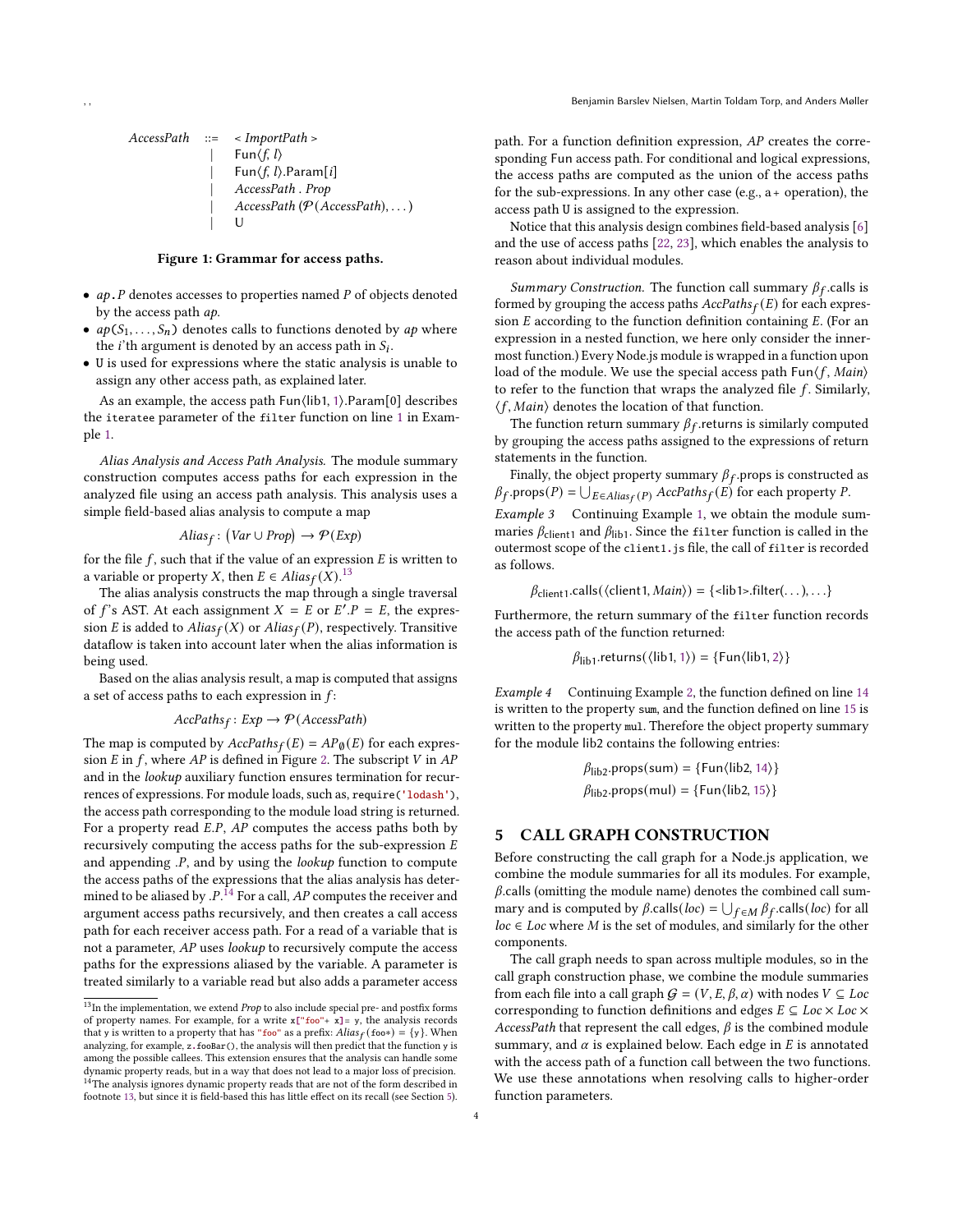$$
AP_V(E) := \begin{cases} {\langle \langle m \rangle} & \text{if } E = \text{require}(m) \text{ or import ... from } m \\ \{ap, P \mid ap \in AP_V(E')\} \cup \text{lookup}_V(P) & \text{if } E = E'.P \\ \{ap(AP_V(E_1), ..., AP_V(E_n)) \mid ap \in AP_V(E')\} & \text{if } E = E'(E_1, ..., E_n) \text{ or } E = \text{new } E'(E_1, ..., E_n) \\ \text{lookup}_V(X) & \text{if } E = X \text{ where } X \text{ is a non-parameter variable} \\ \{\text{Fun}(f, l) \text{:} \text{Param}[n] \} \cup \text{lookup}_V(X) & \text{if } E = X \text{ where } X \text{ is the } n^* \text{th parameter in a function created at line } l \text{ in file } f \\ \{\text{Fun}(f, l)\} & \text{if } E \text{ is a function definition at line } l \text{ in file } f \\ \text{APP}_V(E_1) \cup \text{AP}_V(E_2) & \text{if } E = E' \cdot E_1 : E_2 \text{ or } E = E_1 \mid E_2 \text{ or } E = E_1 \text{ and } E_2 \\ \{U\} & \text{otherwise} \end{cases}
$$
  
lookup
$$
log_{V}(Z) := \begin{cases} \bigcup_{E \in \text{Alias}_f(Z)} AP_{V \cup \{Z\}}(E) & \text{if } Z \notin V \\ \emptyset & \text{otherwise} \end{cases}
$$

#### Figure 2: Access path computation.

Computing the call graph amounts to solving the constraints generated by the rules of Figure [3.](#page-1-4) The constraints involve two relations: E, which contains the call graph edges, and  $\alpha \subseteq AccessPath \times$  $AccessPath \times AccessPath$ , which is used for resolving function calls during the analysis. We say that an expression  $E$  in a file  $f$  is represented by an access path ap if  $ap \in AccPaths_f(E)$ . The notation  $a_p^{\text{ap}}$   $\rightarrow$   $n'$  is a shorthand for  $(n, n', ap) \in E$ , meaning that the function at *n* may call the function at *n'* and *ap* is an access path that represents such a call. Similarly,  $ap \stackrel{ap'}{\sim} ap''$  means  $(ap, ap', ap'') \in \alpha$ , which intuitively means that expressions represented by  $ap$  may obtain their function values from expressions represented by  $a\mathbf{v}$ . and *ap'* represents calls to such functions.

<span id="page-5-3"></span>Example 5 The call to filter on line [12](#page-3-3) marked with red paren-theses in Example [1](#page-2-9) gives rise to the following entries in  $\alpha$  and E.

$$
\langle \text{lib1>}.filter \langle \text{lib1>}.filter(...) \text{ Fun}\langle \text{lib1, 1} \rangle
$$
  

$$
\langle \text{client1, Main} \rangle \langle \text{lib1>}.filter(...) \langle \text{lib1, 1} \rangle
$$

We explain in Examples [6](#page-5-0) and [7](#page-6-0) how these entries are produced.

The call graph computation works by iteratively extending  $E$ and  $\alpha$  according to the constraint rules until a fixed point is reached. Such a fixed point is guaranteed to exist since  $E$  or  $\alpha$  always increases in size and there are finitely many access paths in the module summaries.

The first two rules in Figure [3](#page-1-4) only depend on the function call and object property summaries ( $\beta$  calls and  $\beta$  props), and not on E or  $\alpha$ , so they can be resolved in the first iteration of the algorithm.

• MODULE-CALL connects the access path  $\langle m \rangle$ ..., q, representing the callee of a call access path that is in the function call summary, to an access path  $ab'$  if the module m resolves<sup>[15](#page-5-1)</sup> to a file f' and the access path  $a p'$  is in the object property summary for a file  $f''$  and property a, where the package that contains  $f'$  (denoted  $package(f')$ ) is the same as or depends directly or transitively on the package that contains  $f''$ . The reason for considering only the object property summaries for those files is explained by the following scenario: If a package A depends on a package  $B$ , which in turn depends on package  $C$ , then functions in  $A$ 

typically do not affect the interface of  $B<sup>16</sup>$  $B<sup>16</sup>$  $B<sup>16</sup>$  whereas the functions of  $C$  may be re-exported through modules in  $B$ . We here use the package dependency structure, because it can be extracted soundly, directly from the package. json files. If the call is to the module object directly, i.e.,  $ap = \langle m \rangle$ , then the default exported function is extracted from the object property summary using the property name exports.

• OTHER-CALL connects the callee represented by an access path  $ap'$  to itself if  $ap'$ (...) appears in the function call summary, provided that the MODULE-CALL rule does not apply. The remaining analysis constraints will resolve  $ab'$  to the functions it represents.

<span id="page-5-0"></span>Example 6 Based on the module summaries presented in Example [3,](#page-4-4) the analysis has recorded that Fun⟨lib1, [1](#page-2-5)⟩ is written to the filter property. The rule *MODULE-CALL* then applies to the call to filter on line [12,](#page-3-3) which results in the  $\alpha$  entry shown in Example [5.](#page-5-3) Since no other functions are written to a property named filter in lib1 or its dependencies, that entry is the only one added to  $\alpha$ for this call. We describe in Example [7](#page-6-0) how the corresponding call edge is produced from  $\alpha$ .

The next three constraint rules presented in Figure [3](#page-1-4) model calls to functions returned by other functions (RETURN-CALL), calls to function parameters (PARAM-CALL), and calls to functions stored in object properties (*PROP-CALL*). These rules are applied iteratively since, for example, for the expression  $f()()$ , resolving the second call depends on the result of the first call.

- RETURN-CALL ensures that if  $ap''$  represents a call to a function value that is returned from a function call  $ap(...)$ , i.e.  $\cdots \stackrel{ap''}{\sim} ap(\ldots)$ , then  $ap(\ldots)$  may obtain its function values from the return values of ap functions. Those functions are retrived using  $ap \sim \text{Fun}(f, l)$ . In the special case where ap denotes a function definition ( $ap = Fun\langle f, l \rangle$ ), we use the return values of that function directly. We retrieve the access paths ap′ representing return values using the function return summary  $(ap' \in \beta_f$ .returns $(\langle f, l \rangle)$ ).
- *PARAM-CALL* ensures that if  $ap''$  represents a call to a function value that comes from the *n*'th parameter of a function  $\text{Fun}(f, l)$ , i.e.  $\cdots \stackrel{ap''}{\sim}$  Fun $\langle f, l \rangle$ .Param[n], then the function values of that

<span id="page-5-1"></span> $^{15}\mathrm{The\ }resolve$  function in this rule is similar to the require.resolve function from Node.js.

<span id="page-5-2"></span> $\overline{^{16}$ It is possible to construct a scenario where functions of A become part of B's interface, but we have not observed this behavior in practice, which is why we resort to this heuristic even though it is theoretically unsound.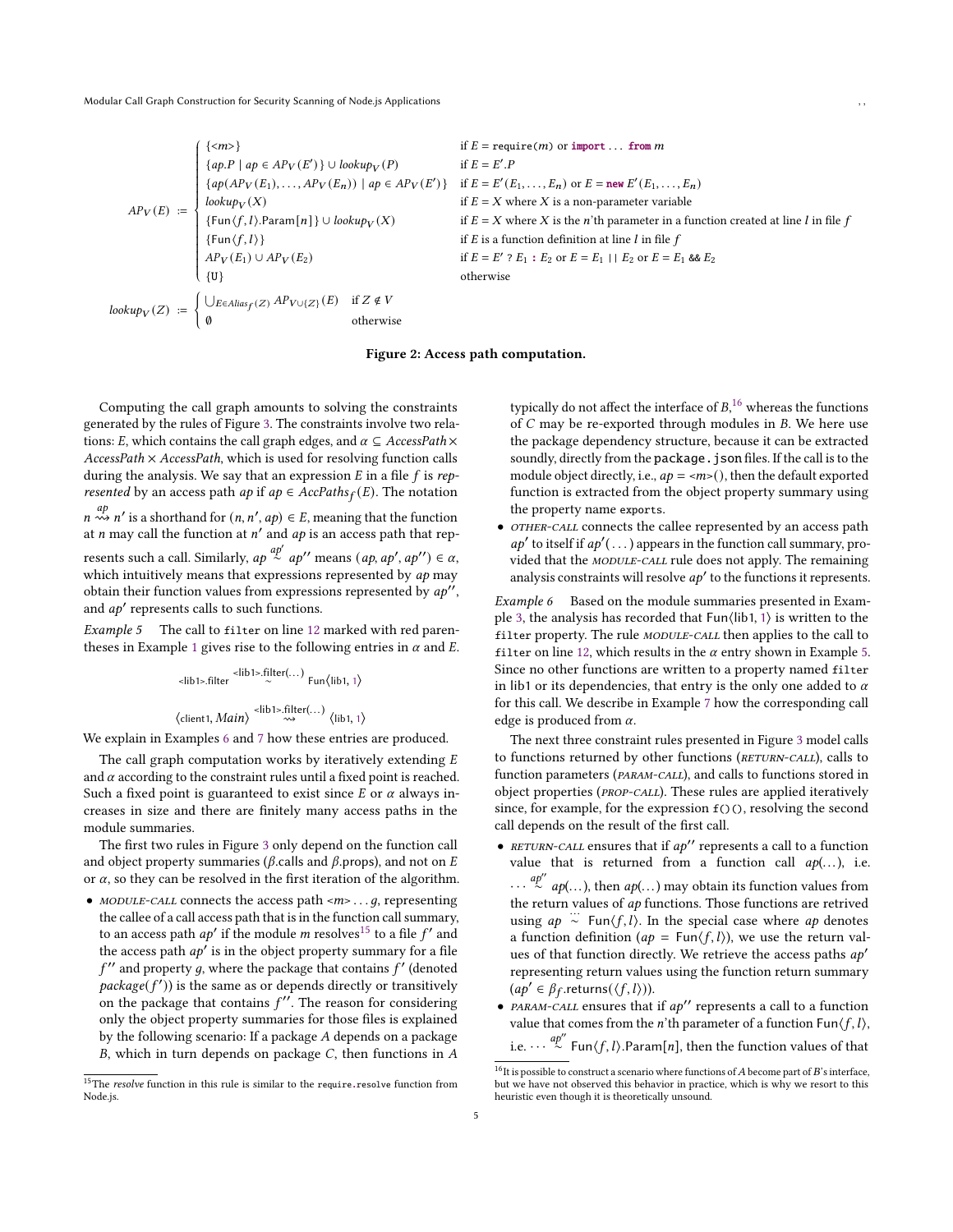[MODULE-CALL]  $ap = \langle m \rangle \dots g(\dots) \in \beta \text{.} \text{ calls}(\langle \square \rangle) \quad f' = \text{resolve}(m)$  $ap' \in \mathring{\beta}_t$ v.props(g) package(f') is or depends on package(f'')  $\langle m\rangle \dots g \stackrel{ap}{\sim} ap'$ 

[OTHER-CALL]

 $ap = ap'(...) \in \beta$ .calls $(\langle \_, \_\rangle)$ MODULE-CALL does not apply  $ap' \stackrel{ap}{\sim} ap'$ 

$$
\begin{array}{ll}\n\text{[RETURN-CALI]} & \cdots & \stackrel{ap''}{\sim} ap(\dots) \\
\text{ap} \stackrel{\sim}{\sim} \text{Fun}\{f, l\} \vee \text{ap} = \text{Fun}\{f, l\} \\
\hline\n& ap' \in \beta_f.\text{returns}(\langle f, l \rangle) \\
& ap(\dots) \stackrel{ap''}{\sim} ap' \\
\text{ap}(\dots) & \stackrel{ap''}{\sim} ap'\n\end{array}
$$

[param-call]

 $\cdots \stackrel{ap''}{\sim} \operatorname{\mathsf{Fun}}\langle f,l\rangle.\mathsf{Param}[n] \qquad \cdots$  $\cdots \stackrel{ap}{\rightsquigarrow} \langle f, l \rangle$  $ap' \in arg(ap, n)$ 

$$
\text{Fun}\langle f,l\rangle.\text{Param}[n] \stackrel{ap''}{\sim} ap'
$$

$$
[PROP-CALL]
$$
  
\n
$$
\cdots \stackrel{ap''}{\sim} ap.q \qquad ap' \in \beta. \text{props}(q)
$$
  
\n
$$
ap.q \stackrel{ap''}{\sim} ap'
$$
  
\n
$$
[TRANSITIVE]
$$
  
\n
$$
ap \stackrel{ap''''}{\sim} ap' \qquad ap' \stackrel{ap'''}{\sim} ap''
$$

∼ ap′′

$$
ap \stackrel{ap''''}{\sim} ap''
$$
  
[*EDGE*]  

$$
\cdots \stackrel{ap}{\sim} \text{Fun}\langle f', l' \rangle \qquad ap \in \beta \text{.} \text{ calls}(\langle f, l \rangle)
$$

## $\langle f, l \rangle \stackrel{ap}{\rightsquigarrow} \langle f', l' \rangle$ Figure 3: Analysis constraint rules.

parameter may come from the corresponding arguments at call sites. The access paths  $ap$  of the call sites are retrieved from the annotations of the call edges that point to  $\langle f, l \rangle$ , i.e.  $\cdots \rightsquigarrow \langle f, l \rangle$ . We use  $arg(ap, n)$  to denote the set of access paths at the *n*'th argument of the call access path ap.

 $PROP-CALL$  ensures that if  $ap''$  represents a call to a function value that comes from an object property q, i.e.  $\cdots \stackrel{ap''}{\sim} ap.q$ , then the possible function values  $ab'$  include those found in the object property summary for  $q(a p' \in \beta$ .props $(q)$ ).

The remaining two rules model transitivity and construction of call edges.

- TRANSITIVE models the fact that, for calls represented by some access path  $ap'''$ , if an expression  $E$  represented by  $ap$  may obtain its values from an expression E' represented by  $ab'$ , and  $ab'$  may obtain its values from an expression  $E''$  represented by  $a\overline{v''}$ . then  $E$  may obtain its values from  $E''$ . We require the access path  $ap'''$  to be the same in the two premises to avoid mixing together calls from different call sites to the same function.
- EDGE ensures that a call edge is added from  $\langle f, l \rangle$  to  $\langle f', l' \rangle$ whenever there is an entry  $\cdots$   $\stackrel{ap}{\sim}$  Fun $\langle f', l' \rangle$  in  $\alpha$  where the access path  $ap$  is in the function call summary of some function

 $\langle f, l \rangle$ . Intuitively, such an entry in  $\alpha$  tells us that  $\langle f', l' \rangle$  may be called from a call site represented by access path ap, and if  $ap \in \beta$  calls( $\langle f, l \rangle$ ) then the call site is in the function  $\langle f, l \rangle$ .

<span id="page-6-0"></span>*Example* 7 Continuing Examples [5](#page-5-3) and [6,](#page-5-0) the call edge entry in  $E$  is created by the rule *EDGE* from the entry in  $\alpha$  since <lib1>.filter(...)  $\in$  $\beta$ .calls( $\langle$ client1, *Main* $\rangle$ ).

Example 8 Continuing Example [1,](#page-2-9) let us now consider how the call in blue parentheses on line [12](#page-3-3) to filter's return value is resolved. From  $\beta_{\text{client1}}$ .calls we get the access path of this call as  $\text{<}$ lib1>.filter(...)(...). Since *MODULE-CALL* does not match, and the access path ends with  $(...)$ , the rule *OTHER-CALL* applies:

$$
\langle \text{lib1} > \text{filter}(\dots) \rangle \langle \text{lib1} > \text{filter}(\dots) (\dots) \langle \text{lib1} > \text{filter}(\dots)
$$

Furthermore, we saw in Example [3](#page-4-4) that the return summary contains the fact that filter returns the function Fun⟨lib1, [2](#page-2-7)⟩. By the module-call rule, we also have

$$
\langle \text{lib1} \rangle \text{.filter} \stackrel{\langle \text{lib1} \rangle \text{.filter}(\dots)}{\sim} \text{Fun} \langle \text{lib1}, 1 \rangle
$$

so by RETURN-CALL we have

$$
\langle \text{lib1} > \text{filter}(\dots) \rangle \langle \text{lib1} > \text{filter}(\dots) (\dots) \text{Fun}(\text{lib1}, 2)
$$

which finally by  $E$ DGE ensures that an edge is added in  $E$  between the caller and the callee:

$$
\left\langle \text{client1,}\, \textit{Main} \right\rangle \overset{\text{}.filter(\dots)(\dots)}{\leadsto} \left\langle \text{lib1},2 \right\rangle
$$

Example 9 Consider the call to iteratee colored brown on line [5](#page-2-6) in Example [1.](#page-2-9) The access path is Fun $\langle$ lib[1](#page-2-5), 1 $\rangle$ .Param $[0]$ (...) for this call. Again, by OTHER-CALL:

$$
\text{Fun}\langle\text{lib1, 1}\rangle.\text{Param[0]} \xrightarrow{\text{Fun}\langle\text{lib1, 1}\rangle.\text{Param[0]}(\dots)} \text{Fun}\langle\text{lib1, 1}\rangle.\text{Param[0]}
$$

The PARAM-CALL rule says that the parameter call access path is related to the access paths of the 0'th argument of calls flowing into Fun⟨lib, [1](#page-2-5)⟩. The only such call is the call to filter on line [12](#page-3-3) with access path <lib1>.filter({Fun $\langle$ client1, [12](#page-3-3)}}) (we have omitted the arguments in the access path previously due to space constraints). So by the PARAM-CALL rule:

$$
Fun(\text{lib1}, 1) \cdot Param[0] \xrightarrow{\text{Fun}(\text{lib1}, 1) \cdot Param[0](\dots)} Fun(\text{client1}, 12)
$$

which by **EDGE** results in the call edge:

$$
\langle Iib1, 1 \rangle \begin{array}{c} \text{Fun} \langle Iib1, 1 \rangle . \text{Param}[0] (\dots) \\ \rightsquigarrow \end{array} \langle \text{client1, 12} \rangle
$$

Example 10 Consider the call to sum on line [20](#page-3-5) in Example [2.](#page-3-9) From  $\beta_{\text{client2}}$  calls we have that the access path of sum is <lib2>.Arit().sum(). Again, the rule *OTHER-CALL* applies:

$$
\langle lib2\rangle \text{.Arit().sum} \langle lib2\rangle \text{.Arit().sum(...)} \langle lib2\rangle \text{.Arit().sum}
$$

This triggers the PROP-CALL rule, which says that <lib2>.Arit().sum is related to all functions in the object property summary for sum. From Example [4](#page-4-5) we know that the only such function is the one defined on line [14.](#page-3-6)

$$
\langle lib2\text{-.Arit}() . \text{sum} \langle lib2\text{-.Arit}() . \text{sum}(\dots) \text{Fun} \langle lib2, 14 \rangle
$$

By EDGE this results in the following call edge:

$$
\langle \text{client2}, \text{Main} \rangle \xrightarrow{<\text{lib2} > \text{Art}() \text{.sum}(\dots) } \langle \text{lib2, 14} \rangle
$$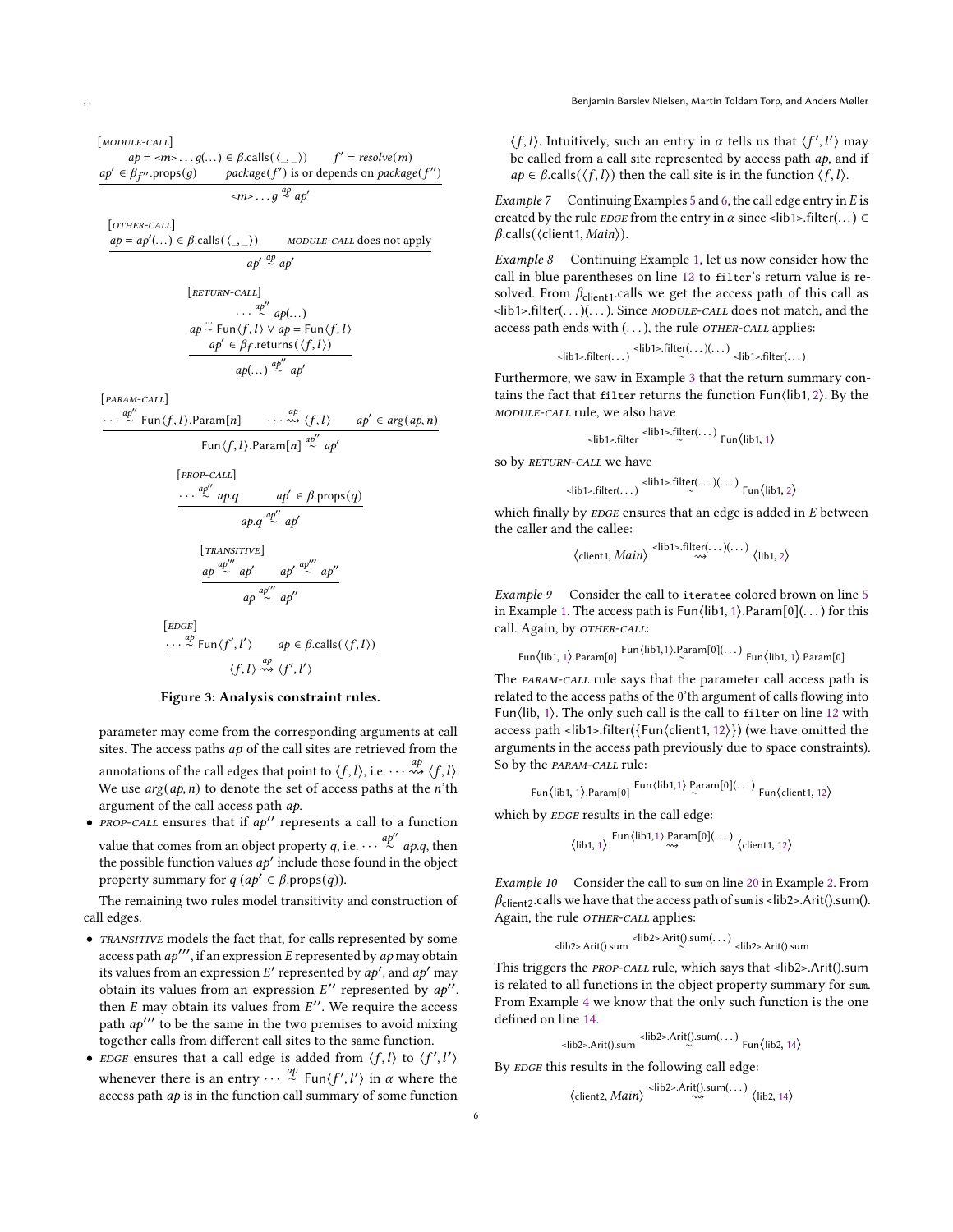Example 11 Let us consider an example program that requires multiple applications of RETURN-CALL and an application of TRANSI-TIVE, so that we can see how more complex calls are resolved.

```
lib3.js:
21 function e() {...}
2223 function f() {
24 return e;
25 }
26
27 function g() {
28 return f;
29 }
30
31 module.exports.h = function() {
32 return g();
33 }
client3.js:
```

```
34 const lib = require('lib3');
35 const x = lib.h()();
36 x();
```
The function h (defined at line [31\)](#page-7-0) returns the return value of g (defined at line [27\)](#page-7-1), which is the function  $f$  (defined at line [23\)](#page-7-2), and  $f$ returns the function e (defined at line [21\)](#page-7-3). Hence, the expression on line [35](#page-7-4) results in calls to the functions f, g, and h, and the expression on line [36](#page-7-5) results in a call to the function e.

Let us first consider the call to h (lib.h()). Since Fun $\langle$ lib3, [31](#page-7-0) $\rangle \in$  $\beta_{\text{lib3}}$ .props(h), we have by the *MODULE-CALL* rule:

$$
\langle lib3\rangle.h \stackrel{\langle lib3\rangle.h}{\sim} \text{Fun}\langle lib3, 31\rangle
$$

By the *EDGE* rule, we then have:

$$
\langle \text{client3}, \text{Main} \rangle \stackrel{\text{}}{\leadsto} \langle \text{lib3, 31} \rangle
$$

We now consider how the analysis resolves lib.h()() to f. By the *OTHER-CALL* rule we have:

$$
\langle lib3\rangle.h()\rangle \stackrel{\langle lib3\rangle.h})()}{\sim} \langle lib3\rangle.h()
$$

From the resolution of the lib.h() call above, we have

$$
\langle lib3\rangle.h \stackrel{\langle lib3\rangle.h}{\sim} \text{Fun}\langle lib3, 31\rangle
$$

and during the module summary construction we have recorded access paths representing return values of h:

$$
Fun(\text{lib3}, 27)( ) \in \beta.\text{returns}(\langle \text{lib3}, 31 \rangle)
$$

The RETURN-CALL rule then applies:

$$
\langle 1|1|1\rangle - \langle 1|1|1\rangle \langle 1|1\rangle \langle 1|1\rangle \langle 1|1\rangle \langle 1|1\rangle \langle 1|1\rangle \langle 1|1\rangle \langle 1|1\rangle \langle 1|1\rangle \langle 1|1\rangle \langle 1|1\rangle \langle 1|1\rangle \langle 1|1\rangle \langle 1|1\rangle \langle 1|1\rangle \langle 1|1\rangle \langle 1|1\rangle \langle 1|1\rangle \langle 1|1\rangle \langle 1|1\rangle \langle 1|1\rangle \langle 1|1\rangle \langle 1|1\rangle \langle 1|1\rangle \langle 1|1\rangle \langle 1|1\rangle \langle 1|1\rangle \langle 1|1\rangle \langle 1|1\rangle \langle 1|1\rangle \langle 1|1\rangle \langle 1|1\rangle \langle 1|1\rangle \langle 1|1\rangle \langle 1|1\rangle \langle 1|1\rangle \langle 1|1\rangle \langle 1|1\rangle \langle 1|1\rangle \langle 1|1\rangle \langle 1|1\rangle \langle 1|1\rangle \langle 1|1\rangle \langle 1|1\rangle \langle 1|1\rangle \langle 1|1\rangle \langle 1|1\rangle \langle 1|1\rangle \langle 1|1\rangle \langle 1|1\rangle \langle 1|1\rangle \langle 1|1\rangle \langle 1|1\rangle \langle 1|1\rangle \langle 1|1\rangle \langle 1|1\rangle \langle 1|1\rangle \langle 1|1\rangle \langle 1|1\rangle \langle 1|1\rangle \langle 1|1\rangle \langle 1|1\rangle \langle 1|1\rangle \langle 1|1\rangle \langle 1|1\rangle \langle 1|1\rangle \langle 1|1\rangle \langle 1|1\rangle \langle 1|1\rangle \langle 1|1\rangle \langle 1|1\rangle \langle 1|1\rangle \langle 1|1\rangle \langle 1|1\rangle \langle 1|1\rangle \langle 1|1\rangle \langle 1|1\rangle \langle 1|1\rangle \langle 1|1\rangle \langle 1|1\rangle \langle 1|1\rangle \langle 1|1\rangle \langle 1|1\rangle \langle 1|1\rangle \langle 1|1\rangle \langle 1|1\rangle \langle 1|1\rangle \langle 1|1\rangle \langle 1|1\rangle \langle 1|1\rangle \langle 1|1\rangle \langle 1|1\rangle \langle 1|1\rangle \langle
$$

 $112.100$ 

and by a second application of the RETURN-CALL rule:

$$
Fun(\text{lib3}, 27)() \stackrel{\text{}}{\sim} h(0) Fun(\text{lib3}, 23)
$$

Finally, by the EDGE rule, an edge is added from the main function of client3 to <sup>f</sup> in lib3:

$$
\langle \text{client3, Main} \rangle \xrightarrow{\langle \text{lib3} \rangle \cdot \text{h}(0)} \langle \text{lib3, 23} \rangle
$$

The last call remaining is the call at line [36.](#page-7-5) For resolving that call we first apply the OTHER-CALL rule:

$$
\langle \text{lib3}\rangle \cdot h()() \xrightarrow{\langle \text{lib3}\rangle} h()()() \xrightarrow{\langle \text{lib3}\rangle} h()()
$$

Next, we apply the TRANSITIVE rule, based on the entries added to  $\alpha$  by the two applications of the RETURN-CALL rule for the second call on line [35:](#page-7-4)

$$
\langle \text{lib3}\rangle \cdot \text{hi} \rangle \langle \text{lib3}\rangle \cdot \text{hi} \rangle \cdot \text{Fun} \langle \text{lib3, 23} \rangle
$$

From the function return summary we have

$$
Fun(\text{lib3}, 21) \in \beta.\text{returns}(\langle \text{lib3}, 23 \rangle)
$$

and finally, by the RETURN-CALL rule:

$$
\langle lib3\rangle h(0) \stackrel{\langle lib3\rangle h(0)}{\sim} Fun\langle lib3, 21\rangle
$$

The **EDGE** rule then adds an edge from the main function of client3 to <sup>e</sup> in lib3:

$$
\langle \text{client3, Main} \rangle \xrightarrow{<\text{lib3}>.h(1)(1)} \langle \text{lib3, 21} \rangle
$$

Modular Analysis. The call graph analysis is modular, as described in Section [1.](#page-1-5) Let us consider the example from the introduction. We assume a call graph  $G_{BC}$  has been built for the modules B and  $C$ , and we want to create a call graph for the application  $A_1$  that depends on  $B$  and  $C$ . The analysis starts with the  $\alpha$ , and  $E$  relations from  $G_{BC}$ . The analysis then computes the module summaries for every module in  $A_1$  and applies the first two rules of Figure [3](#page-1-4) using these summaries. The remaining constraints are now solved using the combined module summaries from B, C, and  $A_1$ . Because  $G_{BC}$ represents a partial result of  $\mathcal{G}_{A_1BC}$ , we can compute  $\mathcal{G}_{A_1BC}$  faster with  $G_{BC}$  precomputed, as demonstrated in Section [7.](#page-8-1) The resulting call graphs when using this bottom-up approach are the same as when combining all module summaries in a single step.

Analysis Extensions. The analysis described so far does not have support for built-in functions, getters, setters, and events. We now describe how the analysis is extended to handle these features. The source code of built-in functions is generally unavailable, so the analysis handles these by assuming that their function arguments are always called. We leverage the field-based analysis design, such that  $ap \stackrel{ap''}{\sim} ap'.q$  from Figure [3](#page-1-4) also adds  $ap'.q \stackrel{ap''}{\sim} ap''$  for any access path  $ap''$  that represents callbacks to a built-in function q. For example, if  $q$  is map, the analysis adds the above entry to  $\alpha$ for each  $ap'' \in x[0]$  since Array.prototype.map takes a callback function as the first argument.

JavaScript supports getter (and setter) properties that invoke a function when they are read (or written). For this reason, we extend the module summary with two maps from property names to sets of access paths describing the getter and setter functions similar to how we handle field-based information. We refer to these additional maps as  $\beta$  getters and  $\beta$  setters. For each property  $q$  that is read or written, we add Fun $\langle f, l \rangle \sim ap$  to  $\alpha$  for each  $ap \in \beta$  getters(q) for getters and  $ap \in \beta$ . setters(q) for setters.

We also added a special mechanism for handling the Node.js event system where events are registered using an on method and emitted using an emit method. Each module summary is augmented with an event summary similar to the object property summary. An event summary is a map from event names to sets of access paths. At calls to a method named on with two arguments where the first argument is a string, the map is extended with the access paths of the second argument. At emit calls, the corresponding access paths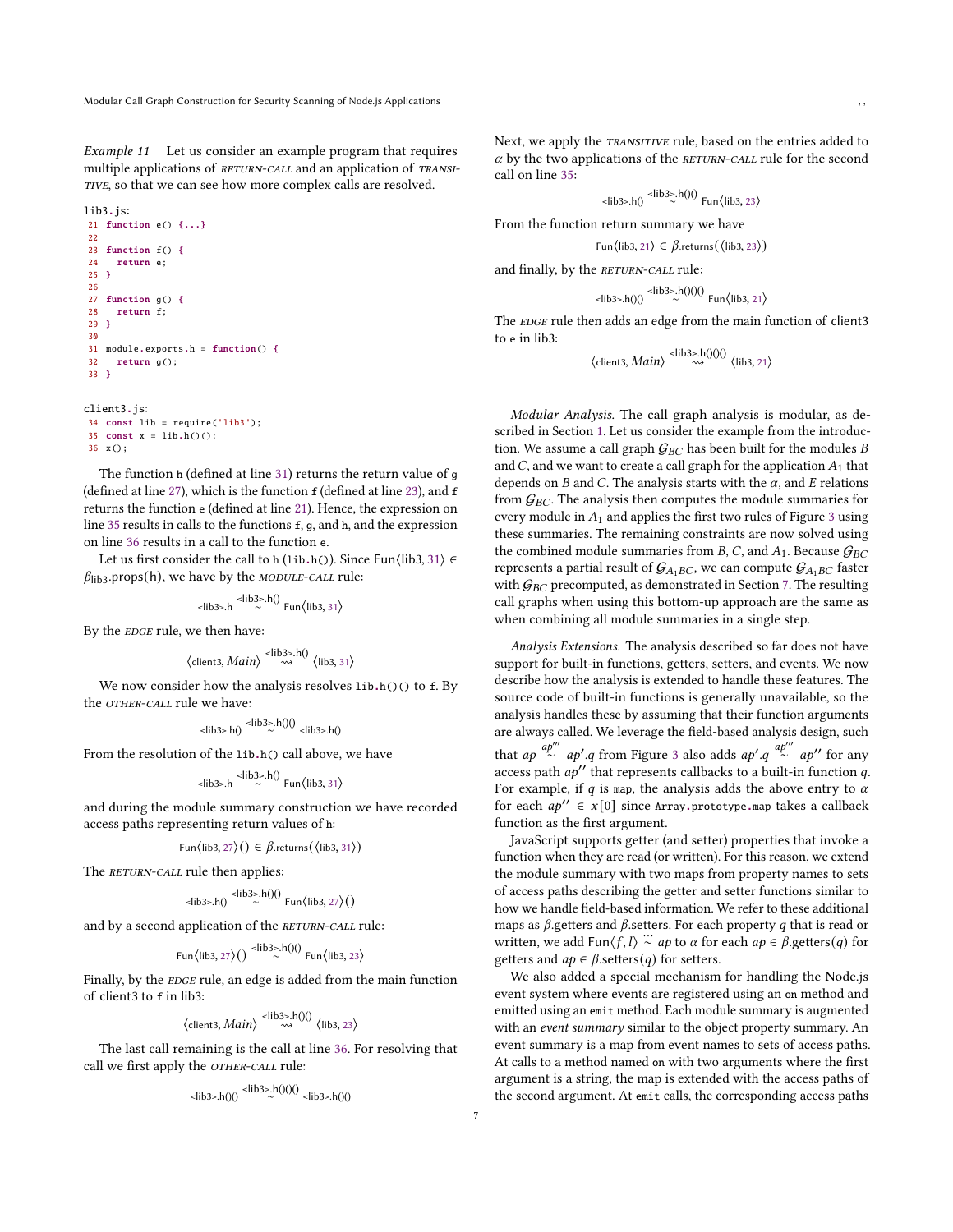<span id="page-8-3"></span>

|              | VulnDesc ::= (AdvisoryID, PackageName,             |
|--------------|----------------------------------------------------|
|              | VersionRange, API-Pattern)                         |
|              | $API-Pattern ::= \{ API-Pattern, , API-Pattern \}$ |
| $\mathbf{1}$ | $\langle$ ImportPath $\rangle$                     |
| $\mathbf{L}$ | API-Pattern Prop                                   |
|              | $ $ API-Pattern $()$                               |

#### Figure 4: API patterns.

for the emitted event is then looked up in the event summary, and call graph edges are added accordingly.

Restricting Object Properties to Adjacent Packages. The number of property writes in applications rises as the number of dependencies grow, so for large applications, it is possible that unrelated object properties from unrelated packages are mixed together. Since this blowup increases the risk of spurious edges added by the PROP-CALL rule, we have added a heuristic where the object property summary is only mixed between directly related packages. With this heuristic, the lookup  $\beta$ .props(q) in *PROP-CALL* only considers the object property summary from the packages that are direct dependencies or direct dependents to the package with the caller. While this heuristic theoretically makes the technique more unsound, it does not cause any vulnerabilities to be missed in our security scanning experiments (see Section [7\)](#page-8-1).

Soundness Assumptions. The call graph analysis is not theoretically sound. There are four potential sources of unsoundness [\[19\]](#page-12-19): (1) The analysis ignores dynamic property reads/writes unless they are of the special pre- or postfix form mentioned in footnote [13,](#page-4-1) but since the analysis is field-based, the analysis results are not affected much by this [\[6\]](#page-12-8). (2) The adjacent packages heuristic can result in missing edges if values flow between packages that are not directly linked in the package dependency graph. The design choice for the module-call rule may have a similar consequence as mentioned in footnote [16.](#page-5-2) However, as such flows occur rarely in practice, the analysis result remains sound for practical purposes. (3) The analysis ignores dynamic module loads and dynamic code generation. We have not found many usages of dynamic module loads, and dynamic code generation is typically also only used sparsely in Node.js programs. (4) The analysis does not model all ECMAScript features such as iterators and implicit calls. However, the parser used by Jam is compatible with all existing ECMAScript versions, so the analysis will still produce results in the presence of these features.

## <span id="page-8-0"></span>6 SECURITY SCANNING

To use the call graph for security scanning, the analysis has to know which nodes represent vulnerable functions. We describe known security vulnerabilities from the npm vulnerability database<sup>[17](#page-8-2)</sup> using a simple pattern language, and use the function findNodes (see Figure [5\)](#page-8-3) to convert these patterns to source locations.<sup>[18](#page-8-4)</sup>

The grammar of the pattern language is shown in Figure [4.](#page-1-4) A vulnerability description (VulnDesc) consists of the advisory ID, the name of the package affected by the vulnerability, the range

of affected versions, and an API-Pattern identifying the vulnerable parts of the library API. AdvisoryID is a number, and ModuleName and VersionRange are strings. An API-Pattern can express disjunctions ({API-Pattern, ..., API-Pattern}), values obtained from loading modules (< ImportPath >), values read from properties (API-Pattern . Prop), and return values of functions (API-Pattern ()). The language of API patterns resembles the language of access paths (Figure [1\)](#page-1-4) but is designed for easily identifying API functions, whereas access paths are used only internally by the analysis.

If the application depends on some version of the vulnerable package in the vulnerable version range, then the function findNodes is used to find the source locations of the vulnerable functions. It uses the vulnerability descriptions and the module summaries to compute the source locations. The first case handles the disjunction pattern,  $p = \{p_1, ..., p_n\}$ , as the union of the results of calling findNodes for each subpattern. For property read sequences on a module object without any calls,  $p = \langle m \rangle \dots q$ , the function source locations are extracted similarly to the *MODULE-CALL* rule of Figure [3](#page-1-4) (this rule also applies when the module object is read directly, i.e.,  $p = \langle m \rangle$ , in which case the special exports property is used). For a property read,  $p = p' \cdot q$ , where p does not begin with a module load, we first extract the access paths of  $q$  from  $\beta$ .props and then the concrete source locations of these access paths from  $\alpha$ . For calls to returned values,  $p = p'($ , the source locations represented by  $p'$ are extracted by calling findNodes recursively. For each function at these locations, the access paths representing the return values of that function are extracted by a lookup in the return summary of the function. Finally, the actual function definitions are extracted from  $\alpha$  (similar to the RETURN-CALL rule).

The security scanner can then check whether these functions are reachable in the call graph from the entry node of the application.<sup>[19](#page-8-5)</sup> If any of the functions are reachable, the user is warned, and a link to the informal npm advisory description is presented together with the top of a stack trace leading to the vulnerable function as shown in Section [2.](#page-2-10) The stack trace is computed by traversing backwards in the call graph, from the vulnerable function.

## <span id="page-8-1"></span>7 EVALUATION

We have implemented Jam (including the security scanner) in 3 000 lines of TypeScript code, using  $acorn<sup>20</sup>$  $acorn<sup>20</sup>$  $acorn<sup>20</sup>$  and  $acorn-walk<sup>21</sup>$  $acorn-walk<sup>21</sup>$  $acorn-walk<sup>21</sup>$  for parsing JavaScript files and traversing ASTs. We evaluate the approach by answering the following research questions.

- RQ1: What are the precision and the recall of performing security scanning on Node.js applications based on call graphs constructed by JAM, compared to the npm audit approach that is based on package-level dependencies?
- RQ2: What are the precision (measured by unique callees) and the recall (measured by comparing against dynamically created call graphs) for the call graphs constructed by Jam, and how do they compare to call graphs computed by the existing tool js-callgraph?

<span id="page-8-2"></span><sup>17</sup><https://www.npmjs.com/advisories>

<span id="page-8-4"></span><sup>&</sup>lt;sup>18</sup>One might be tempted to simply describe the vulnerable functions as a set of source locations directly, but that would make the analysis sensitive to changes in source locations across different versions of the vulnerable dependency.

<span id="page-8-5"></span> $^{19}\rm{While}$  the call graph analysis works on both libraries and applications, the security scanner is limited to applications that have a single, well-defined entry point.<br><sup>20</sup><https://www.npmjs.com/package/acorn>

<span id="page-8-7"></span><span id="page-8-6"></span>

<sup>21</sup><https://www.npmjs.com/package/acorn-walk>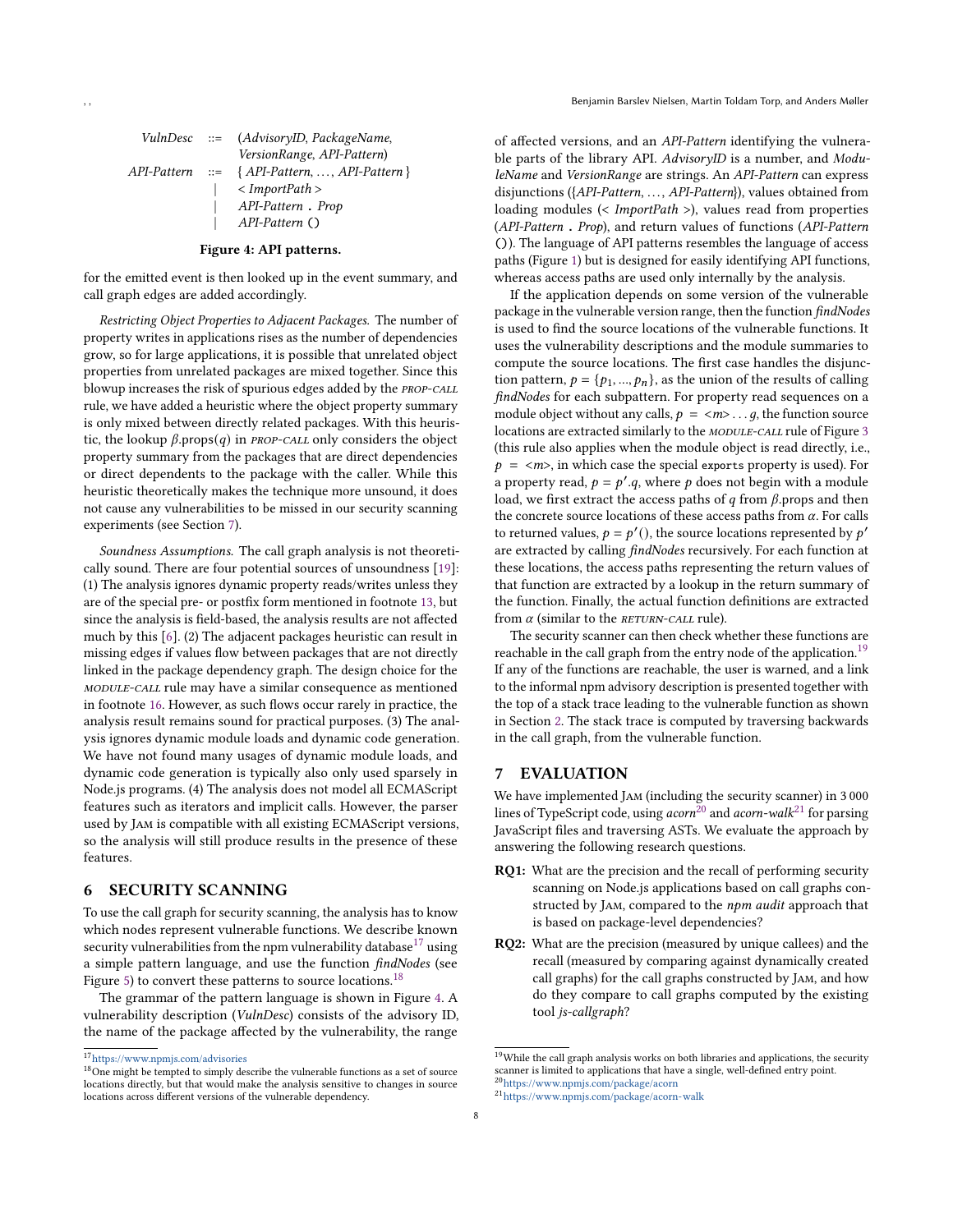$$
findNodes(p) := \begin{cases} \bigcup_{p' \in \{p_1, \dots, p_n\}} findNodes(p') & \text{if } p = \{p_1, \dots, p_n\} \\ \{\langle f, l \rangle \mid f' = resolve(m) \\ & \wedge package(f') \text{ is or depends on package}(f'') \\ & \wedge ap \in \beta_{f''}.props(g) \\ & \wedge ap \stackrel{\sim}{\sim} Fun\langle f, l \rangle\} \\ \{\langle f, l \rangle \mid ap \in \beta_{f'} \text{props}(q) \wedge ap \stackrel{\sim}{\sim} Fun\langle f, l \rangle\} & \text{else if } p = p'.q \\ \bigcup_{(f, l) \in \text{findNodes}(p') } \{\langle f', l' \rangle \mid ap \in \beta_{f}. \text{returns}(\langle f, l \rangle) \wedge ap \stackrel{\sim}{\sim} Fun\langle f', l' \rangle\} & \text{else if } p = p'.q \end{cases}
$$

Figure 5: Algorithm for finding vulnerable functions from API patterns.

RQ3: How fast is the analysis? Is it faster if we, by taking advantage of the modularity of the application structure and the analysis, assume we have precomputed call graphs for the packages used by the applications?

#### 7.1 Experimental Setup

To answer the research questions, we randomly selected 12 Node.js applications from the npm registry where npm audit reports one or more alarms (to get nontrivial data for RQ1). The benchmarks are listed in Table [1.](#page-1-4)

We run both *npm audit* and the JAM-based security scanner on each benchmark and manually classify the reported issues as true or false positives. Our security scanner is configured to use the same set of known library vulnerabilities as npm audit. As mentioned in Section [2,](#page-2-10) the security warnings generated by our approach provide reachability information at the level of functions, while the warnings from *npm audit* only contain coarse-grained information at the level of packages. For this experiment, we disregard this reachability information and only look at whether or not the given application is flagged as potentially affected by each of the known library vulnerabilities. We classify a security warning as a true positive if the vulnerable library function is reachable in some concrete execution of the application. (Note that reachability does not imply that the vulnerability is exploitable, which is a more subjective matter.) Since npm audit reports alarms for all the known library vulnerabilities in all transitive dependencies, a priori it has no false negatives, and the Jam-based security scanner by construction always reports the same or a subset of the issues reported by npm audit.

For RQ2, to measure recall relative to dynamically generated call graphs, we use NodeProf [\[32\]](#page-12-20) and different inputs to the applications to cover a variety of combinations of their configuration options. Since it is difficult to obtain high dynamic coverage we measure precision of the call graphs independently of dynamic executions, as the percentage of call sites that have a unique callee according to the analysis (Jam or js-callgraph) as in previous work (e.g. [\[26,](#page-12-21) [31\]](#page-12-16)). For these precision and recall measurements we disregard call edges that are not reachable from the entry, since only the reachable edges are relevant for security scanning. We run jscallgraph in "optimistic" mode (strategy DEMAND), which gives the best results.

To answer RQ3, for each application we first compute call graphs for each of its direct dependencies. From these call graphs, we compute an aggregated call graph of all the dependencies (see the paragraph on modular analysis in Section [5\)](#page-4-0). Finally, we compute the call graph for the entire application using the aggregated call graph of the dependencies.

Our experiments have been run on a machine with a 2.9GHz Intel core i7 CPU with 10GB RAM for the analysis.

## 7.2 Results for RQ1 (Security Scanning)

The results of the security scanning experiment are presented in Table [1,](#page-1-4) where "Functions" shows the total number of functions in the application and all its dependencies, and, in parentheses, the number of functions reachable from the application entry according to the call graph computed by Jam, "Modules" and "Packages" similarly show the numbers of modules and packages, the "npm" audit" columns show the number of security alarms reported by npm audit security scanner, and the "JAM" columns show the alarms reported by Jam. The alarms are categorized into alarms about actual usage of a vulnerable library function (true positives, "TP"), alarms about a vulnerable library function that is never used by the application (false positives, "FP"), and usages of a vulnerable library function where no alarm was raised (false negatives, "FN").

We have manually classified the alarms by npm audit into true and false positives. As can be seen in Table [1,](#page-1-4) npm audit reports 34 alarms for the 12 benchmarks, where only 8 are true positives and 26 are false positives, yielding a precision of only 24%.

The Jam security scanner found all 8 vulnerabilities, resulting in a perfect 100% recall of the security warnings. For all the 7 applications where npm audit reports false positives, the call-graphbased security scanner reduces the number of false positives. For 5 of them, the call-graph-based security scanner even manages to remove all the false positives. In total, the call-graph-based security scanner reduced the number of false positives by 81% compared to npm audit, which means that the precision of the Jam security scanner is 61% compared to the 24% precision of npm audit.

The 5 false positives are caused by vulnerabilities in the lodash library. The reason for these false positives is not that the computed call graphs have too many edges, but that the vulnerable library function, which is not used by the applications, is mixed together with a function that is being used by the applications. This happens because those two functions are defined in the library via a higherorder function and originate from the same function definition, and they differ only because of their free variables. Since Jam uses the function definition source locations to identify the functions, it does not distinguish between the two functions. Improving this aspect is an interesting opportunity for future work.

Although Jam has no false negatives in the experiments, it is possible that it may miss some call edges, as discussed in Section [5.](#page-4-0) We have manually inspected the module connectivity in the call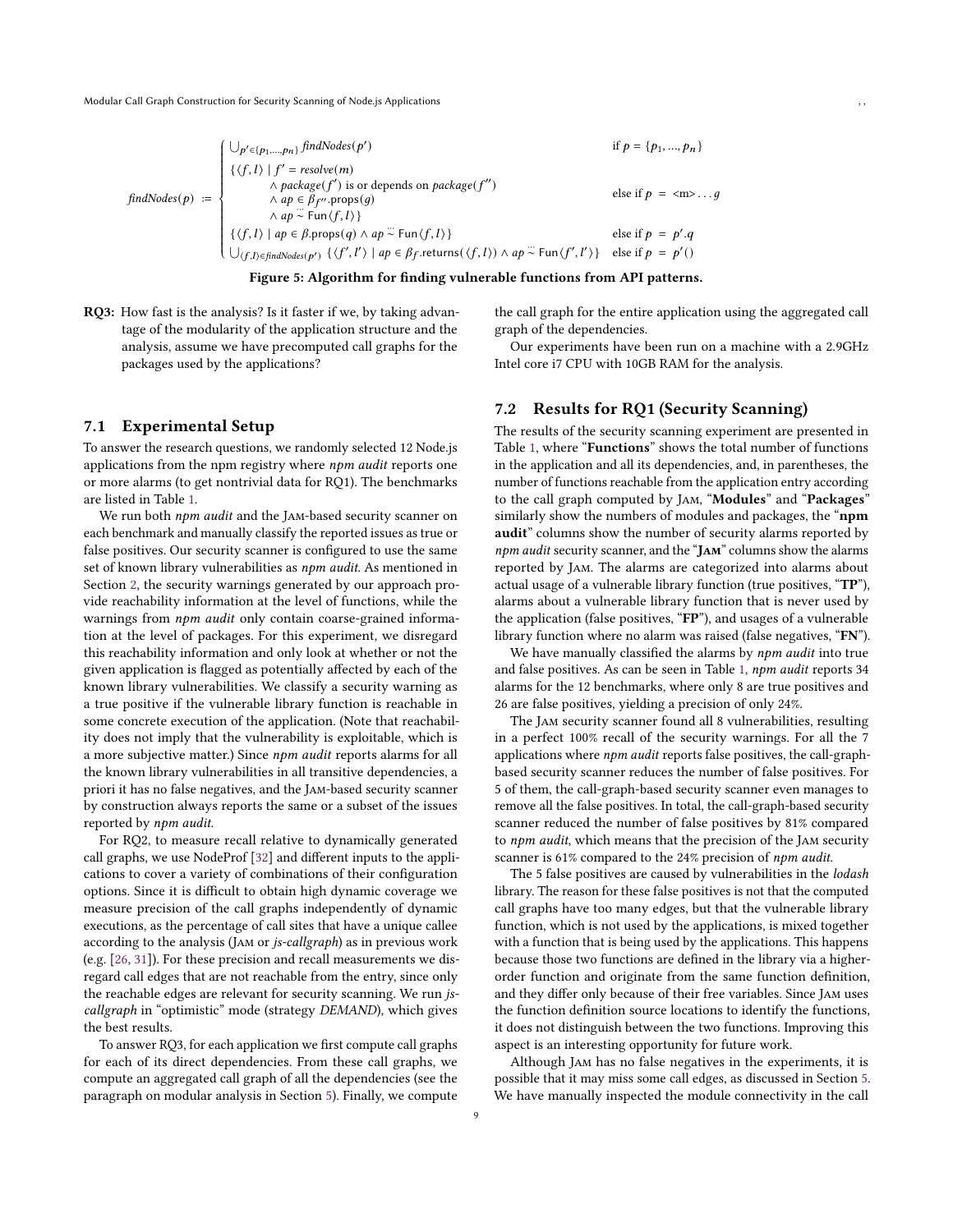<span id="page-10-0"></span>

|                         |         |                  |                |       |     |          | npm audit |          | <b>JAM</b> |          |          |
|-------------------------|---------|------------------|----------------|-------|-----|----------|-----------|----------|------------|----------|----------|
| Name                    |         | <b>Functions</b> | <b>Modules</b> |       |     | Packages | ТP        | FP       | ТP         | FP       | FN       |
| makeappicon 1.2.2       | 6 1 6 5 | (628)            | 1393           | (44)  | 13  | (13)     | $\Omega$  | 3        | $\theta$   | 2        | $\Omega$ |
| toucht $0.0.1$          | 6479    | (61)             | 1560           | (4)   | 25  | (1)      | $\Omega$  | 3        | $\Omega$   | $\Omega$ | $\Omega$ |
| spotify-terminal 0.1.2  | 8 2 5 9 | (61)             | 783            | (3)   | 106 | (1)      | $\theta$  | 4        | $\Omega$   | $\Omega$ | $\Omega$ |
| ragan-module 1.3.0      | 839     | (589)            | 85             | (79)  | 61  | (53)     | 1         | $\theta$ | 1          | $\theta$ | $\Omega$ |
| npm-git-snapshot 0.1.1  | 898     | (357)            | 120            | (55)  | 41  | (35)     | 1         | $\theta$ | 1          | $\Omega$ | $\Omega$ |
| nodetree 0.0.3          | 1557    | (143)            | 15             | (7)   | 4   | (4)      | $\theta$  | 4        | $\Omega$   | $\Omega$ | $\Omega$ |
| jwtnoneify 1.0.1        | 27 703  | (3762)           | 1869           | (201) | 93  | (55)     | $\Omega$  | 4        | $\Omega$   | 3        | $\Omega$ |
| foxx-framework 0.3.6    | 4334    | (1124)           | 261            | (124) | 68  | (51)     | 1         | $\theta$ | 1          | $\Omega$ | $\theta$ |
| npmgenerate 0.0.1       | 1638    | (530)            | 266            | (31)  | 23  | (19)     | 2         | $\theta$ | 2          | $\Omega$ | $\Omega$ |
| smrti 1.0.3             | 1228    | (732)            | 121            | (116) | 64  | (56)     | 1         | $\theta$ | 1          | $\Omega$ | $\Omega$ |
| writex 1.0.4            | 4 1 7 7 | (1237)           | 187            | (90)  | 53  | (42)     | 1         | 4        | 1          | $\Omega$ | $\Omega$ |
| openbadges-issuer 0.4.0 | 6043    | (670)            | 1366           | (133) | 69  | (37)     | 1         | 4        | 1          | $\Omega$ | $\Omega$ |
| <b>Total</b>            | 69320   | (9894)           | 8026           | (887) | 620 | (367)    | 8         | 26       | 8          | 5        | $\bf{0}$ |

Table 1: Experimental results for security scanning.

Table 2: Experimental results for call graph construction.

|                         | <b>JAM</b> |         |             |                | js-callgraph |        |             |  |
|-------------------------|------------|---------|-------------|----------------|--------------|--------|-------------|--|
| Name                    | Precision  | Recall  | Time (full) | Time (modular) | Precision    | Recall | Time (full) |  |
| makeappicon 1.2.2       | 86.05%     | 100.00% | 2.04s       | 0.07s          |              | -      |             |  |
| toucht $0.0.1$          | 92.08%     | 100.00% | 0.69s       | 0.01s          |              | -      |             |  |
| spotify-terminal 0.1.2  | 92.79%     | 100.00% | 0.73s       | 0.01s          |              | -      |             |  |
| ragan-module 1.3.0      | 87.42%     | 98.95%  | 1.39s       | 0.04s          | 80.00%       | 1.39%  | 1.84s       |  |
| npm-git-snapshot 0.1.1  | 82.45%     | 94.78%  | 0.99s       | 0.04s          | 43.86%       | 85.32% | 10.22s      |  |
| nodetree 0.0.3          | 70.65%     | 100.00% | 0.87s       | 0.03s          | -            | 0.00%  | 12.93s      |  |
| jwtnoneify 1.0.1        | 71.43%     | 98.18%  | 23.01s      | 0.70s          |              |        |             |  |
| foxx-framework 0.3.6    | 89.14%     | 99.41%  | 2.37s       | 0.27s          | 68.44%       | 62.24% | 61.30s      |  |
| npmgenerate 0.0.1       | 97.42%     | 100.00% | 1.80s       | 0.08s          | 59.81%       | 56.55% | 614.37s     |  |
| smrti 1.0.3             | 80.80%     | 96.51%  | 1.65s       | 0.09s          | 66.20%       | 63.53% | 3.77s       |  |
| writex 1.0.4            | 86.07%     | 100.00% | 2.56s       | 0.18s          | 52.14%       | 64.20% | 1450.70s    |  |
| openbadges-issuer 0.4.0 | 75.85%     | 95.59%  | 2.63s       | 0.11s          | 40.08%       | 52.04% | 147.54s     |  |
| Average                 | 84.35%     | 98.62%  | 3.39s       | 0.14s          | 58.64%       | 48.16% | 287.83s     |  |

graphs for the three benchmarks with fewer than 10 reachable modules, and we find no inter-module edges missing. Also, we have checked for all the benchmarks that all modules that are being loaded in a concrete execution are reachable in the call graphs.

Naturally, any vulnerabilities that may exist in unreachable parts of the application code cannot affect the behavior of the applications. The applications altogether contain 69 320 functions, 8 026 modules, and 620 packages (including duplicates used by several applications). According to the computed call graphs, only 9 894 (14%) of the functions, 887 (11%) of the modules, and 367 (59%) of the packages are reachable, which gives an indication of the overall potential of call-graph-based security scanning.

## 7.3 Results for RQ2 (Call Graph Accuracy)

The results of the call graph precision and recall measurements are shown in Table [2.](#page-10-0) Jam finds that on average 84.35% of the call sites have a unique callee, compared to only 58.64% for js-callgraph. Also, 98.62% of the call edges observed in the concrete executions are detected by Jam, while the corresponding result for js-callgraph is

only 48.16%.<sup>[22](#page-10-1)</sup> Moreover, *js-callgraph* fails on 5 of the applications, either crashing with out-of-memory or producing a call graph with no nodes reachable from the entry (both indicated by '–'). The few missing edges in the Jam results are triggered by some rare cases where the soundness assumptions do not hold (see Section [5\)](#page-4-0).

These results suggest that the call graphs produced by Jam are substantially more accurate than those produced by js-callgraph. Even though the recall for Jam is not perfect, a few false negatives is likely preferable to a large number of false positives or a significantly slower analysis.

### 7.4 Results for RQ3 (Analysis Time)

The "Time (full)" columns in Table [2](#page-10-0) shows the time it takes Jam (and js-callgraph) to compute the call graphs for the applications including all dependencies. The analysis time for Jam varies from less than one second for the toucht application to around 23 seconds for jwtnoneify, and js-callgraph is orders of magnitude slower.

The relatively large time for *jwtnoneify* is explained by a heavy usage of, for example, the forEach function from the lodash library.

<span id="page-10-1"></span> $^{22}\mathrm{We}$  have excluded the package  $esprima$  from the recall measurements because it has been bundled using webpack. The low recall for nodetree and ragan-module with js-callgraph is due to limitations in its parser and lack of support for getters.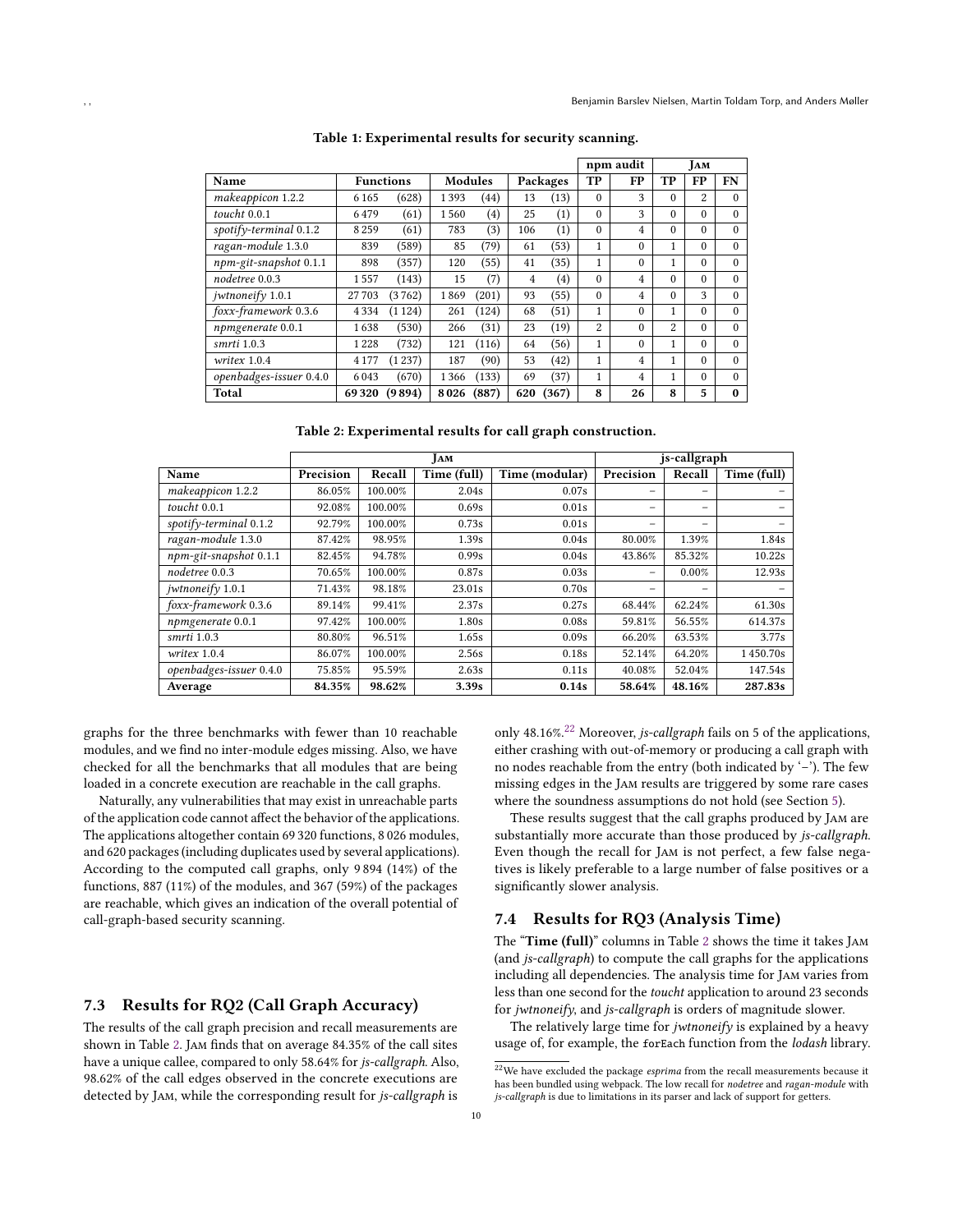The forEach function is a higher-order function that takes a collection (typically an array) and some iterator function that is called with each element in the collection as an argument. Because the rule param-call from Figure [3](#page-1-4) merges arguments from all call sites when a parameter is called, a massive amount of new entries are added to the  $\alpha$  relation. This behavior is similar to what happens in a context-insensitive dataflow analysis. Perhaps surprisingly, despite the longer analysis time and the less precise call graph, the security scanner is still more precise than *npm audit* for this application. Nevertheless, investigating this outlier in more detail and improving its analysis time is an interesting challenge for future work.

The "Time (modular)" column in Table [1](#page-1-4) shows the analysis time, when the call graphs for all direct dependencies of the application have been precomputed, which is a realistic situation in a scenario where many applications that share dependencies are being analyzed. The time includes aggregating the call graphs from the dependencies and computing the call graph for the entire application. The call graph construction is very efficient taking less than a second for all applications.

We conclude that the Jam full call graph analysis is highly efficient for most benchmarks. Furthermore, the modular approach ensures that all benchmarks are analyzed even faster, which is promising for, for example, IDE integration.

#### <span id="page-11-0"></span>8 RELATED WORK

As discussed in the introduction, multiple studies show how JavaScript libraries are being used extensively, and how security vulnerabilities in such libraries cause serious problems for the applications [\[4,](#page-12-11) [5,](#page-12-2) [14,](#page-12-0) [17,](#page-12-6) [29,](#page-12-3) [33](#page-12-22)[–36\]](#page-13-0). In particular, Zapata et al. [\[34\]](#page-12-5) conclude that security scanning based on package dependencies considerably overestimates the implications of security vulnerabilities in libraries, and they suggest that many false positives may be avoided by performing analysis at the function level, however, they do not present such an analysis.

The dynamic call graph generators by Herczeg et al. [\[11\]](#page-12-23) and Hejderup et al. [\[10\]](#page-12-24) have been developed for JavaScript security scanning and function-level dependency management, but unlike our approach they require high-coverage test suites to avoid missing security issues.

Präzi [\[9\]](#page-12-25) is an approach to reason about package dependencies that resemblesJam by relying on statically computed call graphs, but it is developed for Rust, not JavaScript. Eclipse Steady [\[27\]](#page-12-26) is a similar approach for Java. It has recently been adapted to JavaScript [\[3\]](#page-12-27), however, that work uses a simple program analysis that ignores most JavaScript language constructs. Mininode [\[15\]](#page-12-1) is a tool for reducing the attack surface of Node.js applications by removing unused code. It includes a form of call graph construction, but it is unclear how it works for the dynamic features of JavaScript.

Multiple static analyzers already exist for JavaScript [\[6,](#page-12-8) [12,](#page-12-28) [13,](#page-12-29) [18,](#page-12-30) [20,](#page-12-13) [21\]](#page-12-31). Although they can in principle produce call graphs, none of these analyzers have been designed for the modular structure and heavy reuse of libraries in Node.js applications. Moreover, the light-weight static analyzers (e.g., [\[6,](#page-12-8) [20,](#page-12-13) [21\]](#page-12-31)) are fast but tend to miss many call edges, whereas abstract-interpretation-based

analyzers (e.g., TAJS [\[13\]](#page-12-29) and SAFE [\[18\]](#page-12-30)) do not yet scale to realworld Node.js applications. The study by Antal et al. [\[2\]](#page-12-32) compares different static call graph construction tools for JavaScript, with very limited success for Node.js applications.

As explained in Section [5,](#page-4-0) a key component of Jam is the fieldbased analysis inspired by Feldthaus et al. [\[6\]](#page-12-8), extended with access paths [\[22,](#page-12-17) [23\]](#page-12-18) to enable modular reasoning. The experimental results with Jam and js-callgraph demonstrate the advantages of the modular analysis. The modular approach of Jam is inspired by componential analysis [\[7\]](#page-12-33), which also as a first step computes summaries for modules (Scheme program components) and then combines the summaries to obtain the analysis result for the full program. As discussed in Section [5,](#page-4-0) Jam is designed to reach a useful compromise between precision, recall, and efficiency [\[19\]](#page-12-19). Although it is theoretically unsound, no security issues are missed in the experiments described in Section [7.](#page-8-1)

Another approach to security scanning is taint analysis, which not only considers the call graph but also the dataflow, and can thereby in principle safely dismiss some security warnings as harmless. The Nodest analyzer [\[25\]](#page-12-15) extends TAJS with taint analysis and circumvents the scalability problem by attempting to avoid analyzing irrelevant modules, but still is orders of magnitude slower than Jam. Staicu et al. [\[30\]](#page-12-4) also discuss the problem with packagedependency-level security scanning and propose a dynamic analysis to infer taint summaries for libraries. Such taint summaries can be used with, for example, the static analyzer LGTM,<sup>[23](#page-11-1)</sup> which is designed to minimize the amount of false positives, at the cost of missing true positives, in contrast to Jam.

Change impact analysis is closely related to security scanning. Existing change impact analysis tools for JavaScript [\[1,](#page-12-9) [8\]](#page-12-10) are designed for browser-based applications, not for reasoning about dependencies between modules in Node.js applications.

## 9 CONCLUSION

We have presented Jam, a modular call graph construction analysis that scales for Node.js applications, and we have shown how the produced call graphs can be used for security scanning. Due to Jam's modular design, call graphs can be computed for libraries and reused when computing call graphs for an application, and thereby scale for applications with complex dependencies.

Jam is designed to strike a balance between analysis precision (not producing an overwhelming amount of spurious call edges), recall (detecting almost all call edges that appear in concrete executions), and efficiency (analyzing real-world applications with thousands of functions within seconds).

We have shown experimentally on 12 Node.js applications that security scanning on the call graphs produced by Jam reports all true positive security warnings and reduces the number of false positives by 81% compared to the package-based security scanner npm audit. The analysis time for JAM using the modular approach is less than a second on average for our benchmarks, indicating that Jam is practically useful. Future work involves exploring more uses of the call graphs, for instance, change impact analysis as well as code navigation and refactoring in IDEs.

<span id="page-11-1"></span><sup>23</sup><https://lgtm.com/>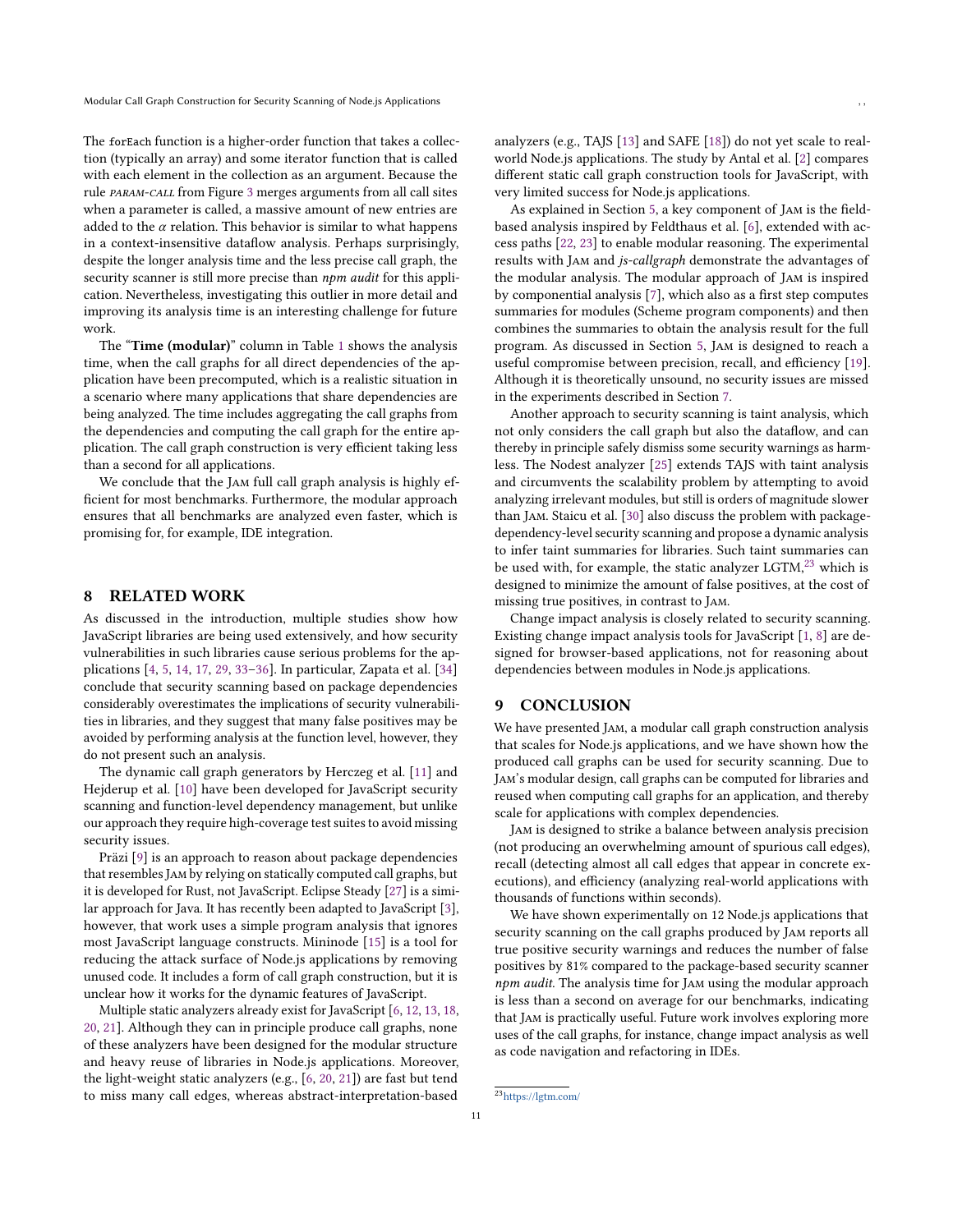### ACKNOWLEDGMENTS

This work was supported by the European Research Council (ERC) under the European Union's Horizon 2020 research and innovation program (grant agreements No 647544).

## **REFERENCES**

- <span id="page-12-9"></span>[1] Saba Alimadadi, Ali Mesbah, and Karthik Pattabiraman. 2015. Hybrid DOM-Sensitive Change Impact Analysis for JavaScript. In 29th European Conference on Object-Oriented Programming, ECOOP 2015, July 5-10, 2015, Prague, Czech Republic (LIPIcs, Vol. 37). Schloss Dagstuhl - Leibniz-Zentrum für Informatik, 321–345. <https://doi.org/10.4230/LIPIcs.ECOOP.2015.321>
- <span id="page-12-32"></span>[2] Gabor Antal, Péter Hegedüs, Zoltán Tóth, Rudolf Ferenc, and Tibor Gyimóthy. 2018. Static JavaScript Call Graphs: A Comparative Study. In 18th IEEE International Working Conference on Source Code Analysis and Manipulation, SCAM 2018, Madrid, Spain, September 23-24, 2018. IEEE Computer Society, 177–186. <https://doi.org/10.1109/SCAM.2018.00028>
- <span id="page-12-27"></span>[3] Bodin Chinthanet, Serena Elisa Ponta, Henrik Plate, Antonino Sabetta, Raula Gaikovina Kula, Takashi Ishio, and Kenichi Matsumoto. 2020. Codebased Vulnerability Detection in Node.js Applications: How far are we? CoRR abs/2008.04568 (2020). arXiv[:2008.04568](https://arxiv.org/abs/2008.04568)
- <span id="page-12-11"></span>[4] Alexandre Decan, Tom Mens, and Eleni Constantinou. 2018. On the Evolution of Technical Lag in the npm Package Dependency Network. In 2018 IEEE International Conference on Software Maintenance and Evolution, ICSME 2018, Madrid, Spain, September 23-29, 2018. IEEE Computer Society, 404–414. <https://doi.org/10.1109/ICSME.2018.00050>
- <span id="page-12-2"></span>[5] Alexandre Decan, Tom Mens, and Eleni Constantinou. 2018. On the impact of security vulnerabilities in the npm package dependency network. In Proceedings of the 15th International Conference on Mining Software Repositories, MSR 2018, Gothenburg, Sweden, May 28-29, 2018. ACM, 181–191. [https://doi.org/10.1145/](https://doi.org/10.1145/3196398.3196401) [3196398.3196401](https://doi.org/10.1145/3196398.3196401)
- <span id="page-12-8"></span>[6] Asger Feldthaus, Max Schäfer, Manu Sridharan, Julian Dolby, and Frank Tip. 2013. Efficient construction of approximate call graphs for JavaScript IDE services. In 35th International Conference on Software Engineering, ICSE '13, San Francisco, CA, USA, May 18-26, 2013. IEEE Computer Society, 752–761. [https://doi.org/10.](https://doi.org/10.1109/ICSE.2013.6606621) [1109/ICSE.2013.6606621](https://doi.org/10.1109/ICSE.2013.6606621)
- <span id="page-12-33"></span>[7] Cormac Flanagan and Matthias Felleisen. 1999. Componential Set-Based Analysis. ACM Trans. Program. Lang. Syst. 21, 2 (1999), 370–416. [https://doi.org/10.1145/](https://doi.org/10.1145/316686.316703) [316686.316703](https://doi.org/10.1145/316686.316703)
- <span id="page-12-10"></span>[8] Quinn Hanam, Ali Mesbah, and Reid Holmes. 2019. Aiding Code Change Understanding with Semantic Change Impact Analysis. In 2019 IEEE International Conference on Software Maintenance and Evolution, ICSME 2019, Cleveland, OH, USA, September 29 - October 4, 2019. IEEE, 202–212. [https://doi.org/10.1109/](https://doi.org/10.1109/ICSME.2019.00031) [ICSME.2019.00031](https://doi.org/10.1109/ICSME.2019.00031)
- <span id="page-12-25"></span>[9] Joseph Hejderup, Moritz Beller, and Georgios Gousios. 2018. Präzi: From Packagebased to Precise Call-based Dependency Network Analyses. Working Paper. TU Delft.
- <span id="page-12-24"></span>[10] Joseph Hejderup, Arie van Deursen, and Georgios Gousios. 2018. Software ecosystem call graph for dependency management. In Proceedings of the 40th International Conference on Software Engineering: New Ideas and Emerging Results, ICSE (NIER) 2018, Gothenburg, Sweden, May 27 - June 03, 2018. ACM, 101–104. <https://doi.org/10.1145/3183399.3183417>
- <span id="page-12-23"></span>[11] Zoltán Herczeg, Gábor Lóki, and Ákos Kiss. 2019. Towards the Efficient Use of Dynamic Call Graph Generators of Node.js Applications. In Evaluation of Novel Approaches to Software Engineering - 14th International Conference, ENASE 2019, Heraklion, Crete, Greece, May 4-5, 2019, Revised Selected Papers (Communications in Computer and Information Science, Vol. 1172). Springer, 286–302. [https://doi.](https://doi.org/10.1007/978-3-030-40223-5_14) [org/10.1007/978-3-030-40223-5\\_14](https://doi.org/10.1007/978-3-030-40223-5_14)
- <span id="page-12-28"></span>[12] IBM Research. 2018. T.J. Watson Libraries for Analysis (WALA).
- <span id="page-12-29"></span>[13] Simon Holm Jensen, Anders Møller, and Peter Thiemann. 2009. Type Analysis for JavaScript. In Static Analysis, 16th International Symposium, SAS 2009, Los Angeles, CA, USA, August 9-11, 2009 (Lecture Notes in Computer Science, Vol. 5673). Springer, 238–255. [https://doi.org/10.1007/978-3-642-03237-0\\_17](https://doi.org/10.1007/978-3-642-03237-0_17)
- <span id="page-12-0"></span>[14] Riivo Kikas, Georgios Gousios, Marlon Dumas, and Dietmar Pfahl. 2017. Structure and evolution of package dependency networks. In Proceedings of the 14th International Conference on Mining Software Repositories, MSR 2017, Buenos Aires, Argentina, May 20-28, 2017. IEEE Computer Society, 102–112. [https:](https://doi.org/10.1109/MSR.2017.55) [//doi.org/10.1109/MSR.2017.55](https://doi.org/10.1109/MSR.2017.55)
- <span id="page-12-1"></span>[15] Igibek Koishybayev and Alexandros Kapravelos. 2020. Mininode: Reducing the Attack Surface of Node.js Applications. In Proceedings of the International Symposium on Research in Attacks, Intrusions and Defenses (RAID).
- <span id="page-12-14"></span>[16] Erik Krogh Kristensen and Anders Møller. 2019. Reasonably-most-general clients for JavaScript library analysis. In Proceedings of the 41st International Conference on Software Engineering, ICSE 2019, Montreal, QC, Canada, May 25-31, 2019. IEEE / ACM, 83–93. <https://doi.org/10.1109/ICSE.2019.00026>
- <span id="page-12-6"></span>[17] Tobias Lauinger, Abdelberi Chaabane, Sajjad Arshad, William Robertson, Christo Wilson, and Engin Kirda. 2017. Thou Shalt Not Depend on Me: Analysing the Use of Outdated JavaScript Libraries on the Web. In 24th Annual Network and Distributed System Security Symposium, NDSS 2017, San Diego, California, USA, February 26 - March 1, 2017. The Internet Society.
- <span id="page-12-30"></span>[18] Hongki Lee, Sooncheol Won, Joonho Jin, Junhee Cho, and Sukyoung Ryu. 2012. SAFE: Formal Specification and Implementation of a Scalable Analysis Framework for ECMAScript. In Proc. International Workshop on Foundations of Object Oriented Languages.
- <span id="page-12-19"></span>[19] Benjamin Livshits, Manu Sridharan, Yannis Smaragdakis, Ondrej Lhoták, José Nelson Amaral, Bor-Yuh Evan Chang, Samuel Z. Guyer, Uday P. Khedker, Anders Møller, and Dimitrios Vardoulakis. 2015. In defense of soundiness: a manifesto. Commun. ACM 58, 2 (2015), 44–46. <https://doi.org/10.1145/2644805>
- <span id="page-12-13"></span>[20] Magnus Madsen, Benjamin Livshits, and Michael Fanning. 2013. Practical static analysis of JavaScript applications in the presence of frameworks and libraries. In Joint Meeting of the European Software Engineering Conference and the ACM SIGSOFT Symposium on the Foundations of Software Engineering, ESEC/FSE'13, Saint Petersburg, Russian Federation, August 18-26, 2013. ACM, 499–509. [https:](https://doi.org/10.1145/2491411.2491417) [//doi.org/10.1145/2491411.2491417](https://doi.org/10.1145/2491411.2491417)
- <span id="page-12-31"></span>[21] Magnus Madsen, Frank Tip, and Ondrej Lhoták. 2015. Static analysis of eventdriven Node.js JavaScript applications. In Proceedings of the 2015 ACM SIGPLAN International Conference on Object-Oriented Programming, Systems, Languages, and Applications, OOPSLA 2015, part of SPLASH 2015, Pittsburgh, PA, USA, October 25-30, 2015. ACM, 505–519. <https://doi.org/10.1145/2814270.2814272>
- <span id="page-12-17"></span>[22] Gianluca Mezzetti, Anders Møller, and Martin Toldam Torp. 2018. Type Regression Testing to Detect Breaking Changes in Node.js Libraries. In 32nd European Conference on Object-Oriented Programming, ECOOP 2018, July 16-21, 2018, Amsterdam, The Netherlands (LIPIcs, Vol. 109). 7:1–7:24.
- <span id="page-12-18"></span>[23] Anders Møller, Benjamin Barslev Nielsen, and Martin Toldam Torp. 2020. Detecting locations in JavaScript programs affected by breaking library changes. Proc. ACM Program. Lang. 4, OOPSLA (2020), 187:1–187:25. [https://doi.org/10.](https://doi.org/10.1145/3428255) [1145/3428255](https://doi.org/10.1145/3428255)
- <span id="page-12-12"></span>[24] Anders Møller and Martin Toldam Torp. 2019. Model-based testing of breaking changes in Node.js libraries. In Proceedings of the ACM Joint Meeting on European Software Engineering Conference and Symposium on the Foundations of Software Engineering, ESEC/SIGSOFT FSE 2019, Tallinn, Estonia, August 26-30, 2019. ACM,  $409 - 419$
- <span id="page-12-15"></span>[25] Benjamin Barslev Nielsen, Behnaz Hassanshahi, and François Gauthier. 2019. Nodest: feedback-driven static analysis of Node.js applications. In Proceedings of the ACM Joint Meeting on European Software Engineering Conference and Symposium on the Foundations of Software Engineering, ESEC/SIGSOFT FSE 2019, Tallinn, Estonia, August 26-30, 2019. ACM, 455–465. [https://doi.org/10.1145/](https://doi.org/10.1145/3338906.3338933) [3338906.3338933](https://doi.org/10.1145/3338906.3338933)
- <span id="page-12-21"></span>[26] Changhee Park and Sukyoung Ryu. 2015. Scalable and Precise Static Analysis of JavaScript Applications via Loop-Sensitivity. In 29th European Conference on Object-Oriented Programming, ECOOP 2015, July 5-10, 2015, Prague, Czech Republic (LIPIcs, Vol. 37), John Tang Boyland (Ed.). Schloss Dagstuhl - Leibniz-Zentrum für Informatik, 735–756. <https://doi.org/10.4230/LIPIcs.ECOOP.2015.735>
- <span id="page-12-26"></span>[27] Serena Elisa Ponta, Henrik Plate, and Antonino Sabetta. 2020. Detection, assessment and mitigation of vulnerabilities in open source dependencies. Empirical Software Engineering (2020). <https://doi.org/10.1007/s10664-020-09830-x>
- <span id="page-12-7"></span>[28] Barbara G. Ryder. 1979. Constructing the Call Graph of a Program. IEEE Trans. Software Eng. 5, 3 (1979), 216–226. <https://doi.org/10.1109/TSE.1979.234183>
- <span id="page-12-3"></span>[29] Cristian-Alexandru Staicu, Michael Pradel, and Benjamin Livshits. 2018. SYNODE: Understanding and Automatically Preventing Injection Attacks on NODE.JS. In 25th Annual Network and Distributed System Security Symposium, NDSS 2018, San Diego, California, USA, February 18-21, 2018. The Internet Society.
- <span id="page-12-4"></span>[30] Cristian-Alexandru Staicu, Martin Toldam Torp, Max Schäfer, Anders Møller, and Michael Pradel. 2020. Extracting Taint Specifications for JavaScript Libraries. In Proc. 42nd International Conference on Software Engineering (ICSE).
- <span id="page-12-16"></span>[31] Benno Stein, Benjamin Barslev Nielsen, Bor-Yuh Evan Chang, and Anders Møller. 2019. Static analysis with demand-driven value refinement. Proc. ACM Program. Lang. 3, OOPSLA (2019), 140:1–140:29. <https://doi.org/10.1145/3360566>
- <span id="page-12-20"></span>[32] Haiyang Sun, Daniele Bonetta, Christian Humer, and Walter Binder. 2018. Efficient dynamic analysis for Node.js. In Proceedings of the 27th International Conference on Compiler Construction, CC 2018, February 24-25, 2018, Vienna, Austria. ACM, 196–206. <https://doi.org/10.1145/3178372.3179527>
- <span id="page-12-22"></span>[33] Erik Wittern, Philippe Suter, and Shriram Rajagopalan. 2016. A look at the dynamics of the JavaScript package ecosystem. In Proceedings of the 13th International Conference on Mining Software Repositories, MSR 2016, Austin, TX, USA, May 14-22, 2016. ACM, 351–361. <https://doi.org/10.1145/2901739.2901743>
- <span id="page-12-5"></span>[34] Rodrigo Elizalde Zapata, Raula Gaikovina Kula, Bodin Chinthanet, Takashi Ishio, Kenichi Matsumoto, and Akinori Ihara. 2018. Towards Smoother Library Migrations: A Look at Vulnerable Dependency Migrations at Function Level for npm JavaScript Packages. In 2018 IEEE International Conference on Software Maintenance and Evolution, ICSME 2018, Madrid, Spain, September 23-29, 2018. IEEE Computer Society, 559–563. <https://doi.org/10.1109/ICSME.2018.00067>